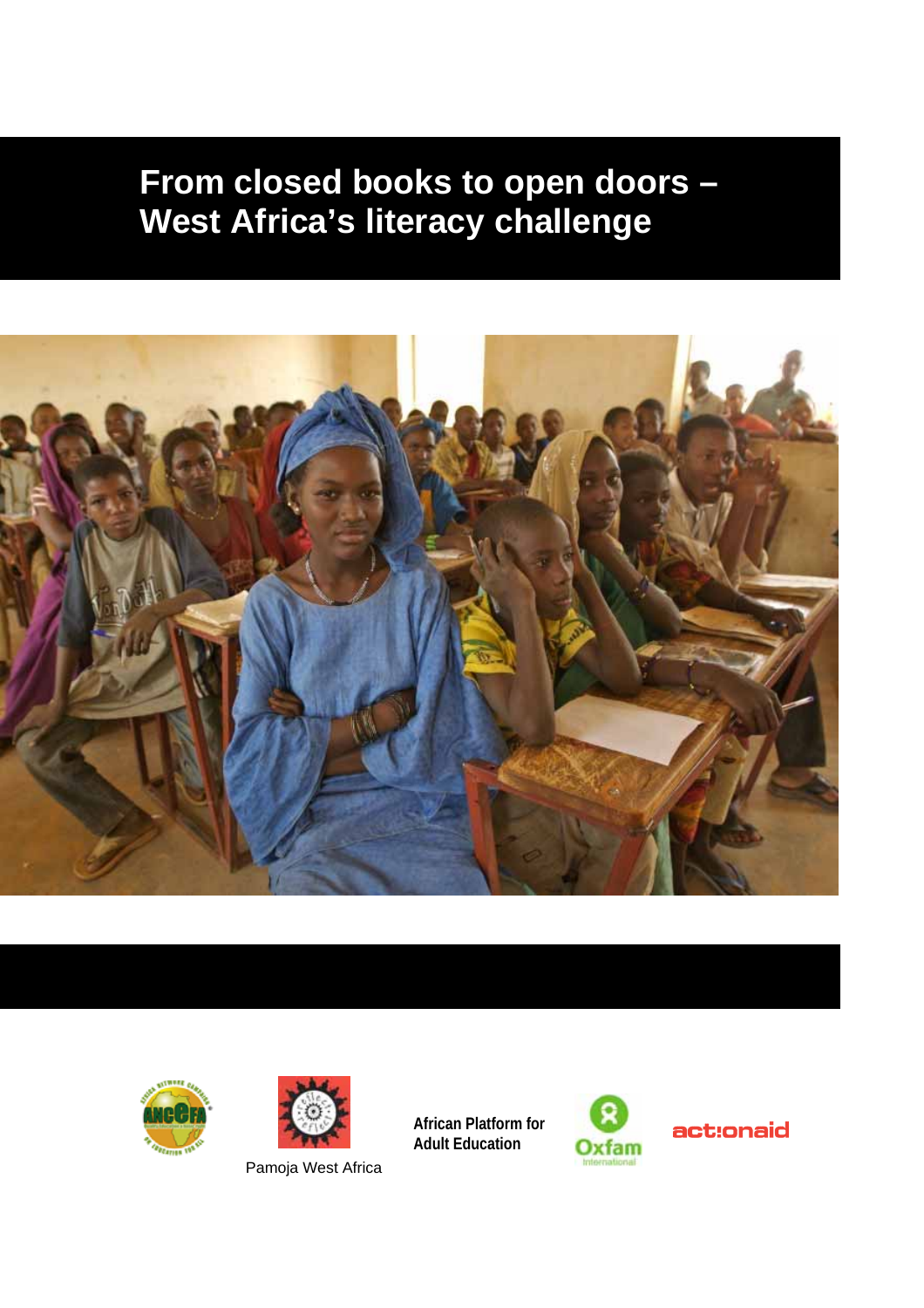## **Acknowledgements**

**African Network Campaign for Education For All (ANCEFA)** is an umbrella regional network of up to 27 national civil society coalitions campaigning and advocating for EFA across Africa. **www.ancefa.org**

**Pamoja West Africa** brings together Reflect practitioner networks in 14 countries aiming to build capacity to facilitate effective participatory community development and local, national and international advocacy. **www.pamojareflect.org** 

**The African Platform for Adult Education** is composed of four networks – ANCEFA, FEMNET, PAALAE and PAMOJA – working together so as to advocate for adult learning and education in Africa. **www.africacsplateforme.org** 

**Oxfam International** is a confederation of 13 organisations working together and with partners and allies in more than 100 countries to find lasting solutions to poverty and injustice. **[www.oxfam.org](http://www.oxfam.org/)**

**ActionAid** is an international anti-poverty agency working in over 40 countries, taking sides with poor people to end poverty and injustice together.

**www.actionaid.org** 

© ANCEFA, Pamoja West Africa, African Platform for Adult Education, Oxfam International and ActionAid, April 2009

This paper was written by Caroline Pearce of Oxfam on behalf of the five publishing organisations. A range of colleagues gave support; particular thanks are due to David Archer, Mahamadou Cheick Diarra, Victorine Djitrinou, Chikondi Mpokosa, Mbacké Niang, Kate Norgrove, Karen Showalter, Gorgui Sow, Gerard Steehouwer, Sue Upton, Lindy van Vliet, and Justin Ndongo Yamwemba.

The text may be used free of charge for the purposes of advocacy, campaigning, education, and research, provided that the source is acknowledged in full. The copyright holders request that all such use be registered with them (via ANCEFA) for impact assessment purposes. For copying in any other circumstances, or for re-use in other publications, or for translation or adaptation, permission must be secured and a fee may be charged. E-mail : ancefa@orange.sn

**Cover photo**: Fatimata, from the village of Intadeyne in northern Mali, sits with her classmates at Menaka Secondary School. *Ami Vitale / Oxfam*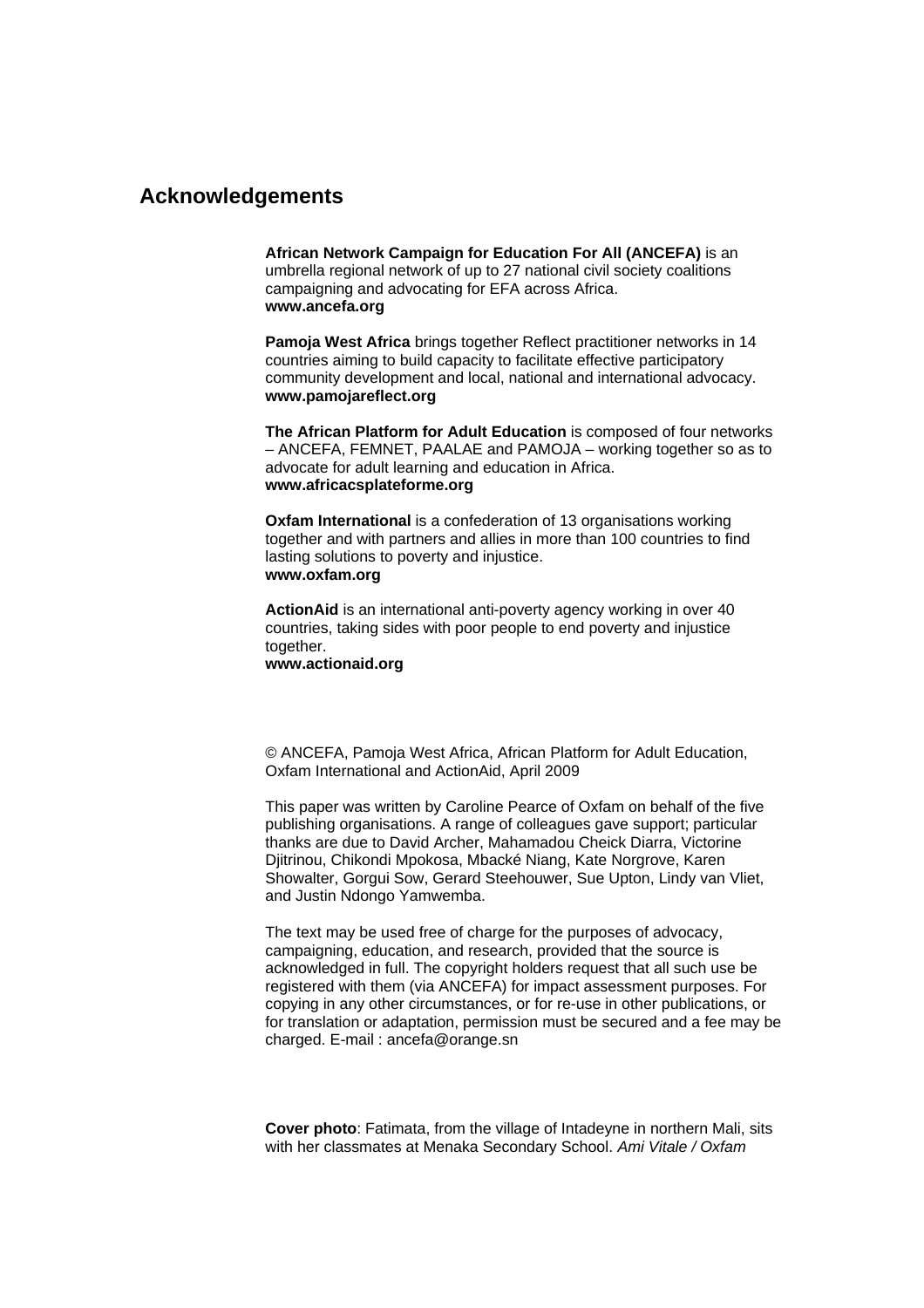# **Contents**

| <b>Executive summary</b>                                      | 2               |
|---------------------------------------------------------------|-----------------|
| Introduction: a picture of literacy in West Africa            | 5               |
| 1. Closed books – factors behind West Africa's literacy rates | 8               |
| 2. Closed doors – the impact of illiteracy in West Africa     | 12 <sup>2</sup> |
| 3. Opening doors? – government and donor commitment           | 17              |
| 4. Open books & open doors! – recommendations for action      | 21              |
| Key references and footnotes                                  | 23              |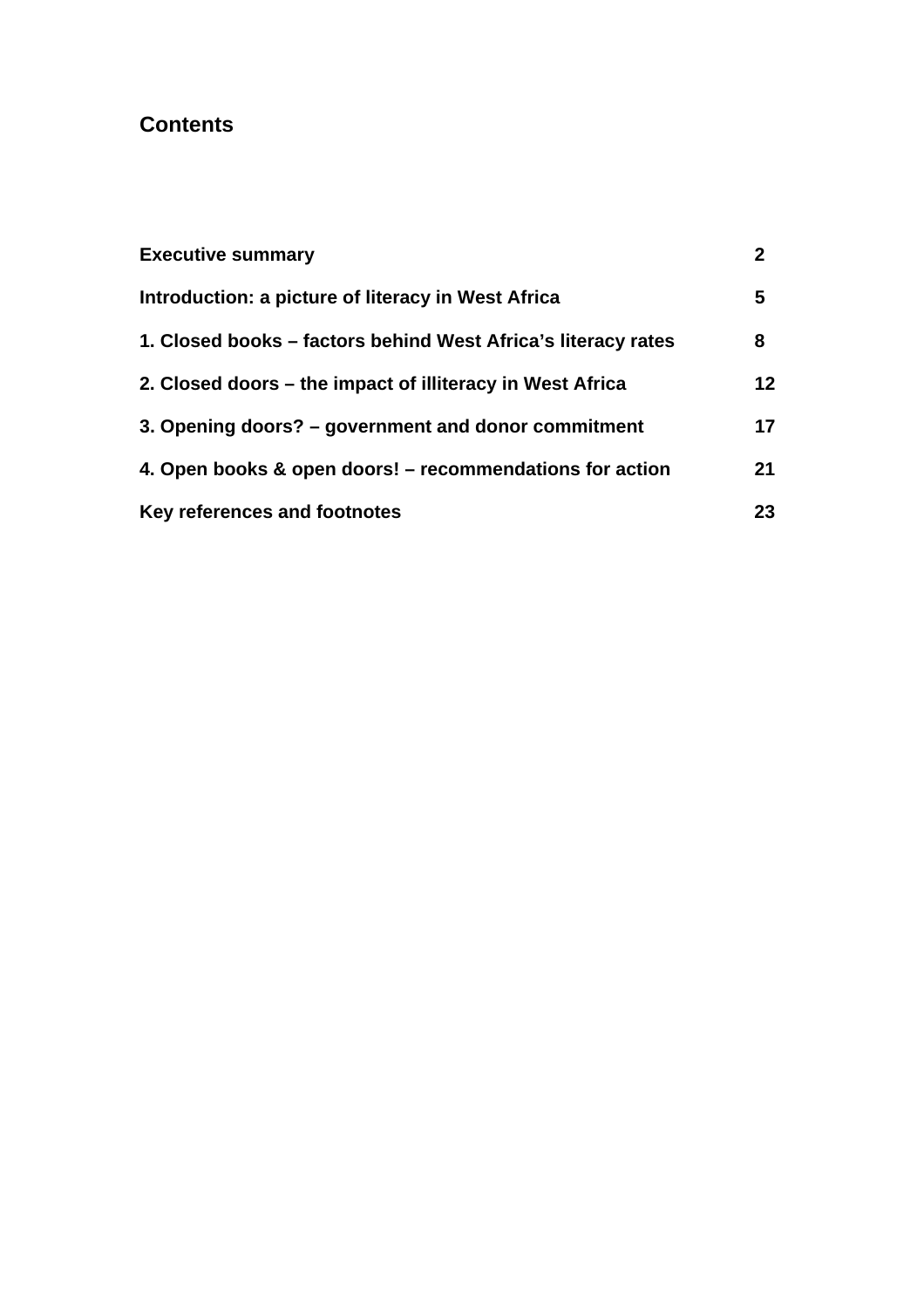## **Executive summary**

#### **The urgency of action**

In 2009, the world is faced with a dire economic situation. No one hesitates to call this situation a crisis, most governments have rushed to prioritise it, and, in response, wealthy countries have pledged \$8.4 trillion in bank bailouts.

At the same time, West Africa is also in the grip of another crisis. It is having a devastating impact on economic security, job opportunities, levels of health, and the quality of democracy. It is trapping 80 million West Africans behind closed doors, unable to enjoy the living standards, educational opportunities and democratic power which are their rights. This crisis is not in the headlines, is not new, and is not being tackled with \$8.4 trillion. But it is nevertheless a reality in people's daily lives, and demanding of urgent action. It is the education and literacy crisis in West Africa. In this paper, ANCEFA, Pamoja West Africa, the African Platform for Adult Education, Oxfam International and ActionAid highlight the scale and impact of the literacy gap in West Africa, the region with the lowest literacy rates in the world, and make recommendations for action.

We are launching this paper in 2009, a year in which the Global Week of Action on education focuses on the theme of 'Youth and Adult Literacy and Lifelong Learning'. We use the slogan of the Week – 'Open Books Open Doors' – as the theme of this paper. It is also the year of the sixth CONFINTEA conference on adult education, taking place in Brazil. These events invite governments to take more urgent and effective action on education, literacy and lifelong learning. This includes recognising them as fundamental rights, valuing them as key drivers of development, and supporting them with greater focus and investment. Here we present the case and propose a direction for increased action.

The severity of the situation is undeniable. In the introduction to this paper, we draw on recent statistics to show that 65 million young people and adults in West Africa – more than 40% of the population – are unable to read and write. Of these, 40 million are women; less than half of the women aged over 15 in West Africa can read or write. This is both a sign and a cause of women's continuing marginalisation and poverty. Non-literate West Africans, as well as being predominantly women, are on average poorer and often from rural areas: if we are to expand literacy, through both formal and non-formal education, we need to recognise who the nonliterate people are. There has been some progress in raising literacy levels since the 1980s – but this has not been fast enough, and has been slower than in many other African countries.

#### **Closed books – factors behind the low literacy levels**

The low literacy levels in West Africa are determined both by problems in the formal school system, and by the lack of learning opportunities outside this system. We examine these factors – the reasons why books are kept closed – in chapter 1.

Firstly, not enough children are in school: there are 14 million children of primary-school age out of school in the 11 West African countries for which data is available, more than half of them girls. They are also disproportionately poor and in rural areas: this inequity in access needs to be addressed. The quality of education is also poor: the disastrous lack of trained teachers and literacy facilitators is a key factor in this. We calculate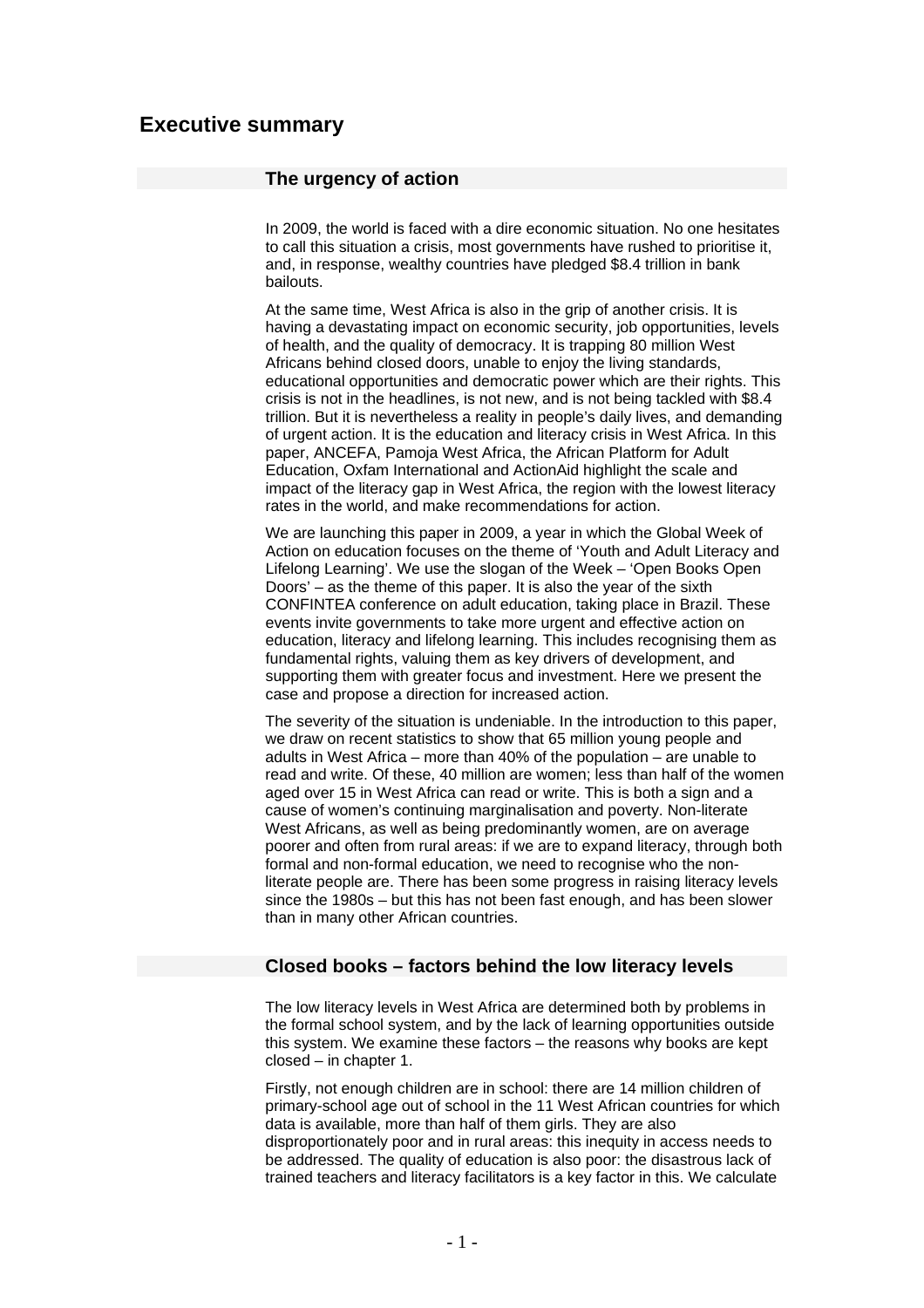that there is a gap of more than three quarters of a million trained teachers in West Africa's primary schools. Tackling this quality teacher gap must be an urgent priority for extending the provision and improving the quality of education in West Africa.

There is also the need for comprehensive and coherent policy frameworks to expand literacy and youth and adult education, which should be prioritised within national development plans.

#### **Closed doors – the impact of low literacy levels**

The impact of not being literate is far-reaching: for individuals, and for their communities and countries. In chapter 2, we examine these 'closed doors' which are, in turn, kept shut by the closed books. We look at well-being and economic security, the ability to join the digital society, and political participation.

In terms of well-being, education and literacy levels have a dramatic impact on individual income and on national economic growth, on improving health outcomes, and reducing child mortality. In Senegal, Niger, and Nigeria, for example, mortality rates for the children of mothers with secondary education were half or less those for children with uneducated mothers. Equitably provided education and learning opportunities reduce inequality. An equitable education strategy also makes better economic sense – raising average literacy levels is more closely linked to increasing economic growth than increasing the proportion of very highly skilled people.

Moreover, in today's information society, literacy is key to unlocking the opportunities of the digital society. Access to the internet and other information and communication technologies is commonly recognised as an important route out of poverty – for example by allowing farmers and traders better access to market information, or enabling easier transfer of money and credit. West Africa has extremely low internet penetration rates, and although rates of cell phone use are higher, recent studies show that pervasive illiteracy prevents many people – particularly women – from accessing the full development potential of these technologies.

Crucially, improving education and literacy rates are also central to improving governance, democracy and the quality of political engagement. We cite research from West Africa and other African regions showing that higher education levels breed greater respect for democracy. Literacy also enables individuals to engage meaningfully in the political process, claiming their rights and holding governments to account.

#### **Opening doors? – government and donor commitment**

Behind many of the immediate obstacles is the failure to focus on and invest in lifelong learning on the scale needed. In chapter 3, we examine the commitment of West Africa's governments and donors to opening the door to literacy.

All African governments have a constitutional commitment to education, and include it in their national development plans. Many have stated that they put a clear priority on education, and there has been some visible progress in expanding education and extending literacy. However, education is often narrowly understood: in some cases, the guarantees are only of formal, childhood education, not of youth and adult literacy, let alone lifelong education more broadly.

Moreover, many activists are concerned that claims of commitment are not matched by actions and effective investment. Financing does not meet West Africa's needs, nor its commitments: no West African government is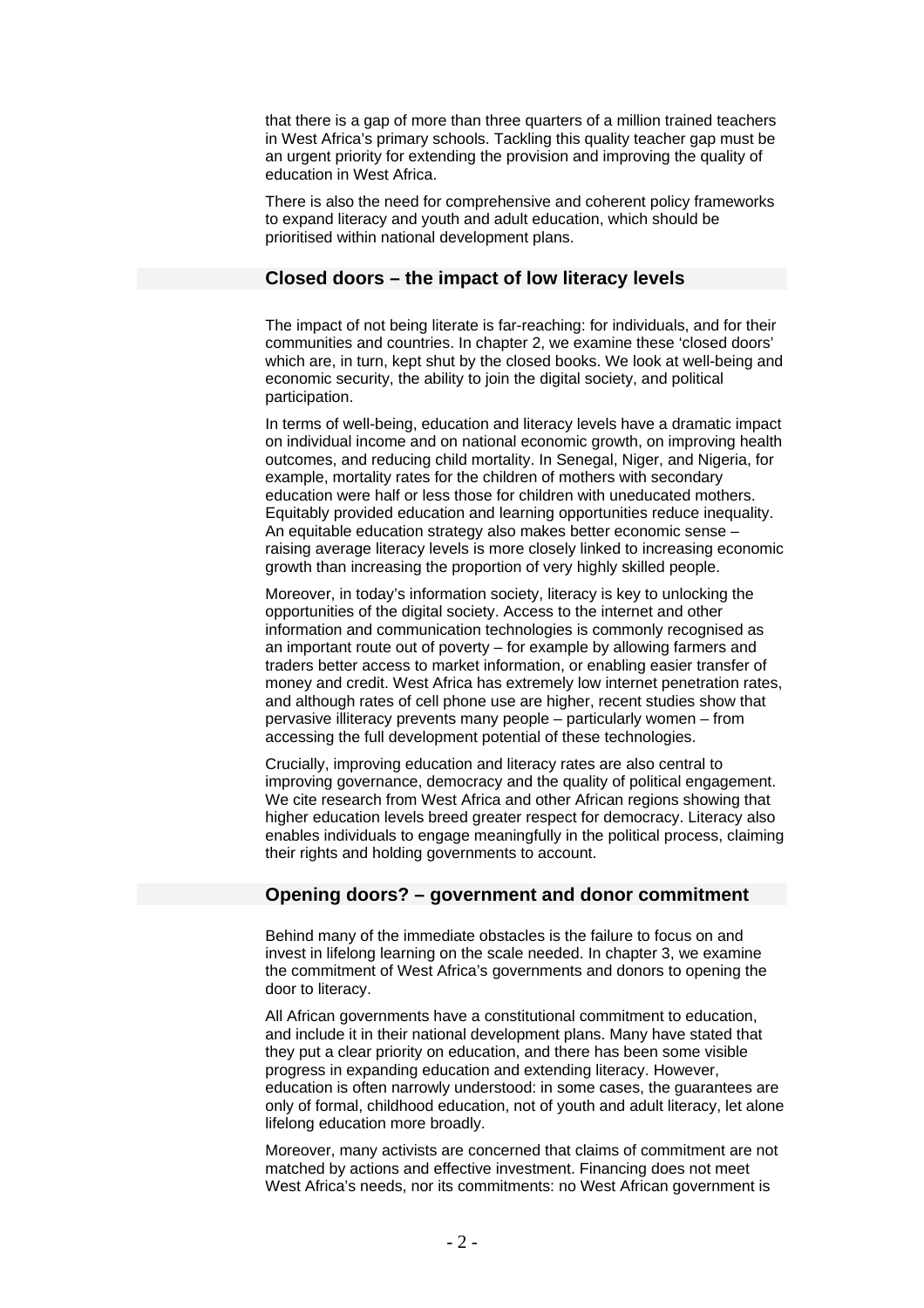meeting the target of spending at least 7% of GDP on education, to which Africa's education ministers agreed a decade ago. Funding for literacy and non-formal education falls far short of the targets established by international organisations. Many countries still lack coordinated or highprofile literacy strategies.

There is also a need for donors to do more: even if government investment is greatly stepped up, the financing gap will still be huge. But donor finance for education in West Africa is insufficient and is largely focused on just three countries out of the 15 in ECOWAS. Currently, there is a focus on primary education: this is important, but given West Africa's youth and adult literacy crisis, donors must be careful not to exclude this from support. Currently, not enough donor finance goes through the public system, even though governments need funds given in this way in order to pay the ongoing training and salary costs involved in tackling the teacher crisis.

#### **Open books & open doors! – recommendations for action**

There is action that can be taken now to address this crisis, in recognition of citizens' rights, and the value of education to West Africa's development. In chapter 4, we present recommendations to West Africa's governments, donors, and civil society.

- Firstly, there is a need for **policy coherence and focus**: this includes a recommendation that ECOWAS take up the issue of education and lifelong learning as a priority on which to encourage and monitor national progress, as well as recommending that all West Africa's governments adopt national literacy strategies as central to national development plans.
- Putting these plans into place requires **financing**: donors must step up financing, giving West Africa its fair share of the \$16 billion in external financing required to achieve Education For All, and giving a greater share of funding as budget support.
- Most specifically, governments and donors must support a vigorous effort to dramatically increase the numbers and motivation of **teachers and literacy facilitators**, through increases in recruitment, training and pay, and professionalisation of the status of literacy facilitators.

This is not an easy challenge to deal with: it will take both investment and political will. But achieving the Education For All agenda in West Africa should not be seen as an additional or competing cost to tackling West Africa's development and governance challenges. On the contrary, it must be seen as fundamental to solving them. For just a tiny fraction of the amount now being spent on bailing out banks, tens of millions of West Africans could learn to read and write, opening the door to more healthy, fulfilled, comfortable lives and more equal, successful and stable societies.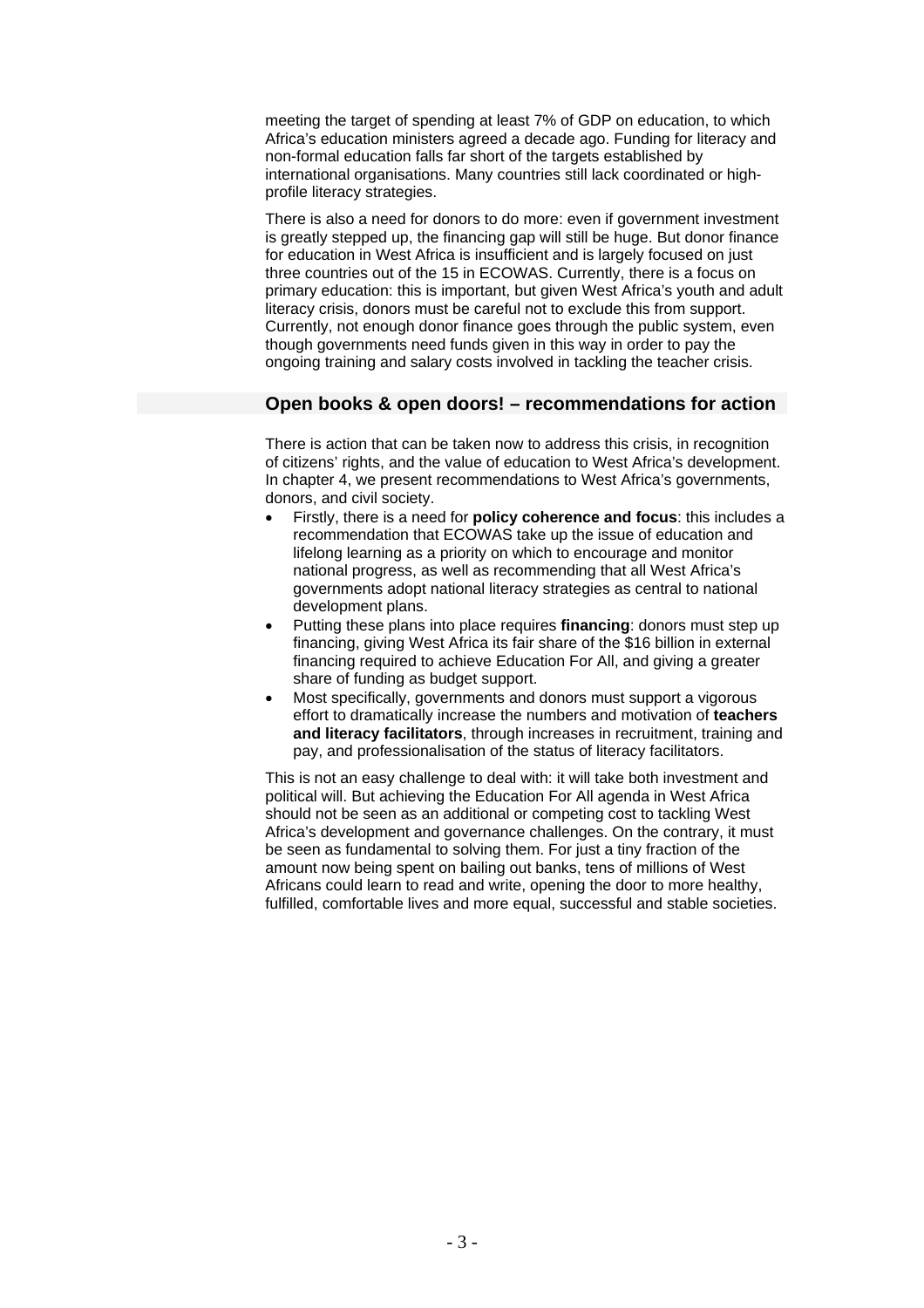## Introduction: a picture of literacy in West Africa<sup>[1](#page-26-0)</sup>

"Literacy is, finally, the road to human progress." *Kofi Annan, 1997*

#### **Rights denied**

All governments and international bodies recognise that education is a fundamental right. Yet literacy levels in West Africa are catastrophically low. Official figures (which may be underestimated) reveal that there are more than 65 million non-literate adults in West Africa, of whom 40 million are women. This is more than 40% of the region's adult population, and more than 50% of the female adult population. Of the 15 countries that make up the Economic Community of West African States (ECOWAS), three – Ghana, Nigeria, and the tiny island state of Cape Verde – have populations which are at least two thirds literate. Of the rest, only one (Liberia) has recorded literacy rates over 50%, whilst in four – Mali, Burkina Faso, Guinea and Niger – fewer than 30% of all adults, and fewer than 20% of women, can read and write.<sup>[2](#page-26-1)</sup>

These literacy rates are very low, even in comparison to other very poor countries. Of the 10 countries with the lowest recorded adult (15 and over) literacy rates in the world, seven are in West Africa: Mali, Burkina Faso, Guinea, Niger, Sierra Leone, Benin, and Senegal.<sup>[3](#page-26-1)</sup> These countries have literacy rates much lower than countries such as Burundi, Malawi, Timor Leste, Nepal and Uganda, where GDP per capita is similar or even lower. Of the seven countries in the world whose GDP per capita is over \$1000 but where literacy rates are below 50%, six are in West Africa (and the seventh is neighbouring Chad).<sup>[4](#page-26-1)</sup>

#### **West Africa has the lowest literacy rates in the world.**

This is not to say that these West African countries are not extremely poor, nor to deny that rates of poverty and rates of illiteracy are closely linked. But it does indicate the scale of the challenge in West Africa. This is not a new situation: West Africa is still building its way up from the incredibly low levels of education which persisted right up until the 1990s.<sup>[5](#page-26-1)</sup> West Africa has had, and still has, particularly daunting challenges to overcome, which must be tackled with particular energy.

We are launching this paper during the Global Week of Action on education in April 2009, which focuses on the theme of 'Youth and Adult Literacy and Lifelong Learning'. We are also launching it in anticipation of the sixth CONFINTEA conference on adult education, taking place in Brazil in May 2009. These events invite governments to take more urgent and effective action on education, literacy and lifelong learning. This includes recognising them as fundamental rights, valuing them as key drivers of development, and supporting them with greater focus and investment.

#### **Slow progress**

West African countries overall have been making progress since the 1990s, with literacy rates creeping or even climbing up. This shows in the fact that literacy rates are higher among younger people (aged 15 to 24) than in adults overall (aged 15 to 49). Cape Verde has achieved 97% literacy in young people, and in Nigeria, Ghana and Togo at least three quarters of young people can read and write.

But progress has not been as fast as it might have been: in the West African countries for which the data is available, the rate of improvement in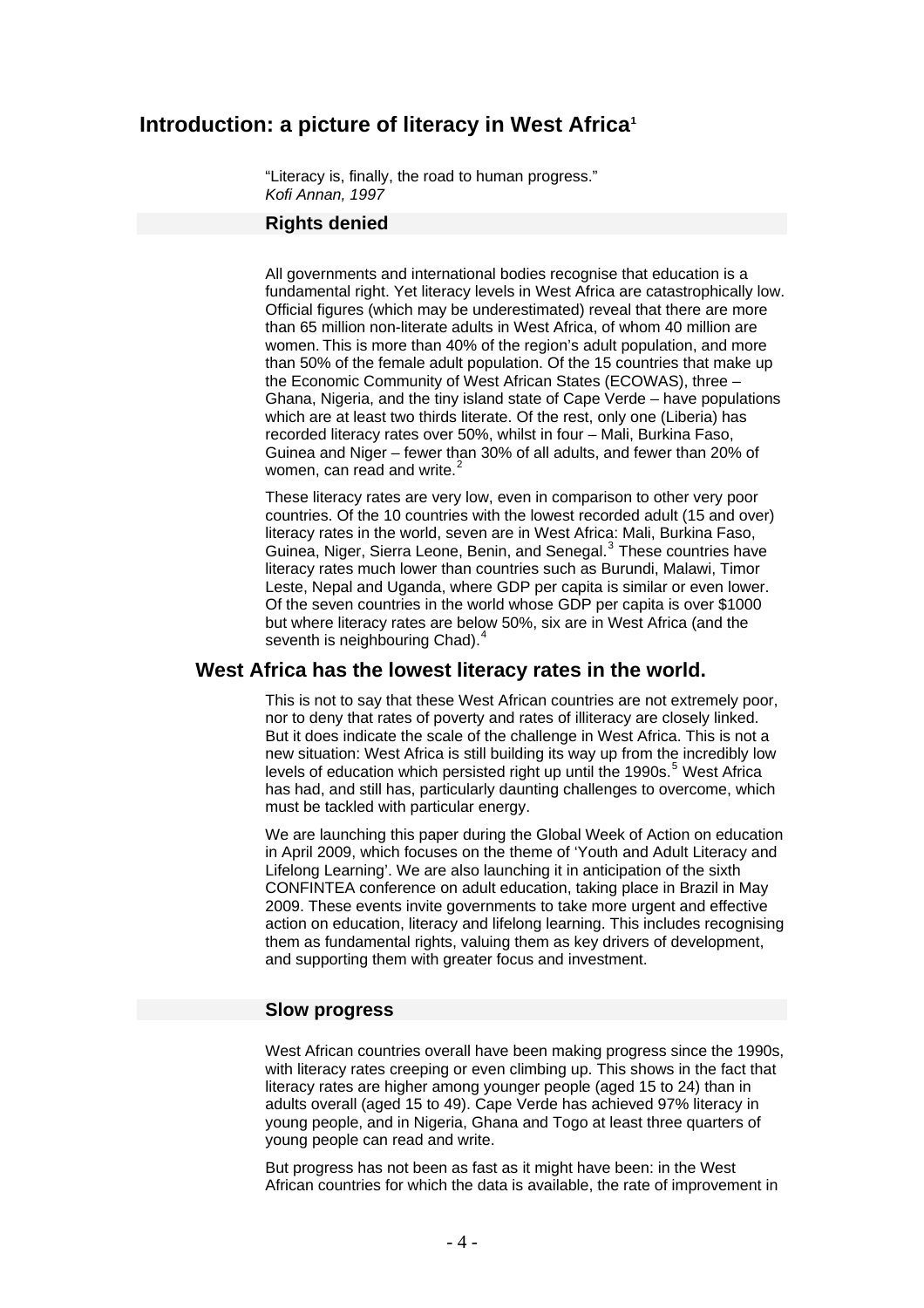literacy rates has been less marked than in Malawi, Tanzania and Uganda – all of which had higher literacy rates to start with. Moreover, in the countries with the worst literacy rates (and in Senegal), progress is slowest, with the comparative advantage among young people less marked. This indicates that the formal school system in these countries is not doing its part in educating the younger generation. In Burkina Faso, Mali and Niger still fewer than three in ten young women aged 15 to 24 can read and write. Not one of the nine countries with literacy rates below 50% in 2000-2006 is expected to reach 50% literacy by 2015.

|                        | Young people & adults aged 15 to 49 |                                 |                                   | Young people aged 15 to 24                 |                                  |                                 |                                   |                                                |
|------------------------|-------------------------------------|---------------------------------|-----------------------------------|--------------------------------------------|----------------------------------|---------------------------------|-----------------------------------|------------------------------------------------|
|                        | <b>Total</b><br>literacy<br>rate    | <b>Male</b><br>literacy<br>rate | <b>Female</b><br>literacy<br>rate | <b>Number of</b><br>non-literate<br>people | <b>Total</b><br>literacy<br>rate | <b>Male</b><br>literacy<br>rate | <b>Female</b><br>literacy<br>rate | <b>Number</b><br>of non-<br>literate<br>people |
| <b>Benin</b>           | 40%                                 | 52%                             | 27%                               | 2.96 million                               | 51%                              | 63%                             | 40%                               | 870,000                                        |
| <b>Burkina</b><br>Faso | 26%                                 | 34%                             | 18%                               | 5.74 million                               | 34%                              | 40%                             | 28%                               | 1 million                                      |
| Cape<br>Verde          | 83%                                 | 89%                             | 78%                               | 54,000                                     | 97%                              | 96%                             | 98%                               | 4,000                                          |
| Côte<br>D'Ivoire       | 49%                                 | 61%                             | 39%                               | 5.54 million                               | 61%                              | 71%                             | 52%                               | 1.6 million                                    |
| Ghana                  | 64%                                 | 71%                             | 57%                               | 5.05 million                               | 77%                              | 79%                             | 75%                               | 1.1 million                                    |
| Guinea                 | 29%                                 | 43%                             | 18%                               | 3.62 million                               | 47%                              | 59%                             | 34%                               | 967,000                                        |
| Liberia                | 54%                                 | 60%                             | 49%                               | 865,000                                    | 70%                              | 67%                             | 74%                               | 212,000                                        |
| Mali                   | 23%                                 | 31%                             | 16%                               | 4.83 million                               | 29%                              | 36%                             | 22%                               | 1.7 million                                    |
| Niger                  | 30%                                 | 44%                             | 16%                               | 5.01 million                               | 38%                              | 53%                             | 25%                               | 1.5 million                                    |
| Nigeria                | 71%                                 | 76%                             | 63%                               | 23.5 million                               | 86%                              | 88%                             | 84%                               | 4.2 million                                    |
| Senegal                | 42%                                 | 53%                             | 32%                               | 4.07 million                               | 51%                              | 58%                             | 43%                               | 1.2 million                                    |
| <b>Sierra</b><br>Leone | 37%                                 | 49%                             | 26%                               | 2.07 million                               | 52%                              | 63%                             | 42%                               | 522,000                                        |
| Togo                   | 53%                                 | 69%                             | 38%                               | 1.71 million                               | 74%                              | 84%                             | 64%                               | 346,000                                        |
| West<br>Africa*        | 58%                                 | 67%                             | 49%                               | 65 million                                 | 71%                              | 76%                             | 67%                               | 16 million                                     |

*Table 1: Rates and numbers of non-literate young people and adults in West Africa* 

*Statistics drawn (or calculated) from Watkins K. (2008)* 

#### **Meeting the challenge**

Tackling the literacy crisis requires serious focus on and investment in both formal education – the school system – and non-formal education like adult literacy programmes and youth training centres. Realising the right to universal education will require a sea change in the scale and quality of West Africa's schools, where still only a minority of students receive even six years of primary education, which is often of poor quality. But focusing on schools alone ignores the vast numbers of young people and adults who have missed out on the formal system, and who still have a right to literacy and to the good health, social and economic opportunities and political participation that literacy can unlock for them. The lack of a dramatic improvement in literacy among young people emphasises both that not enough is being done in schools, and that provision outside school is called for.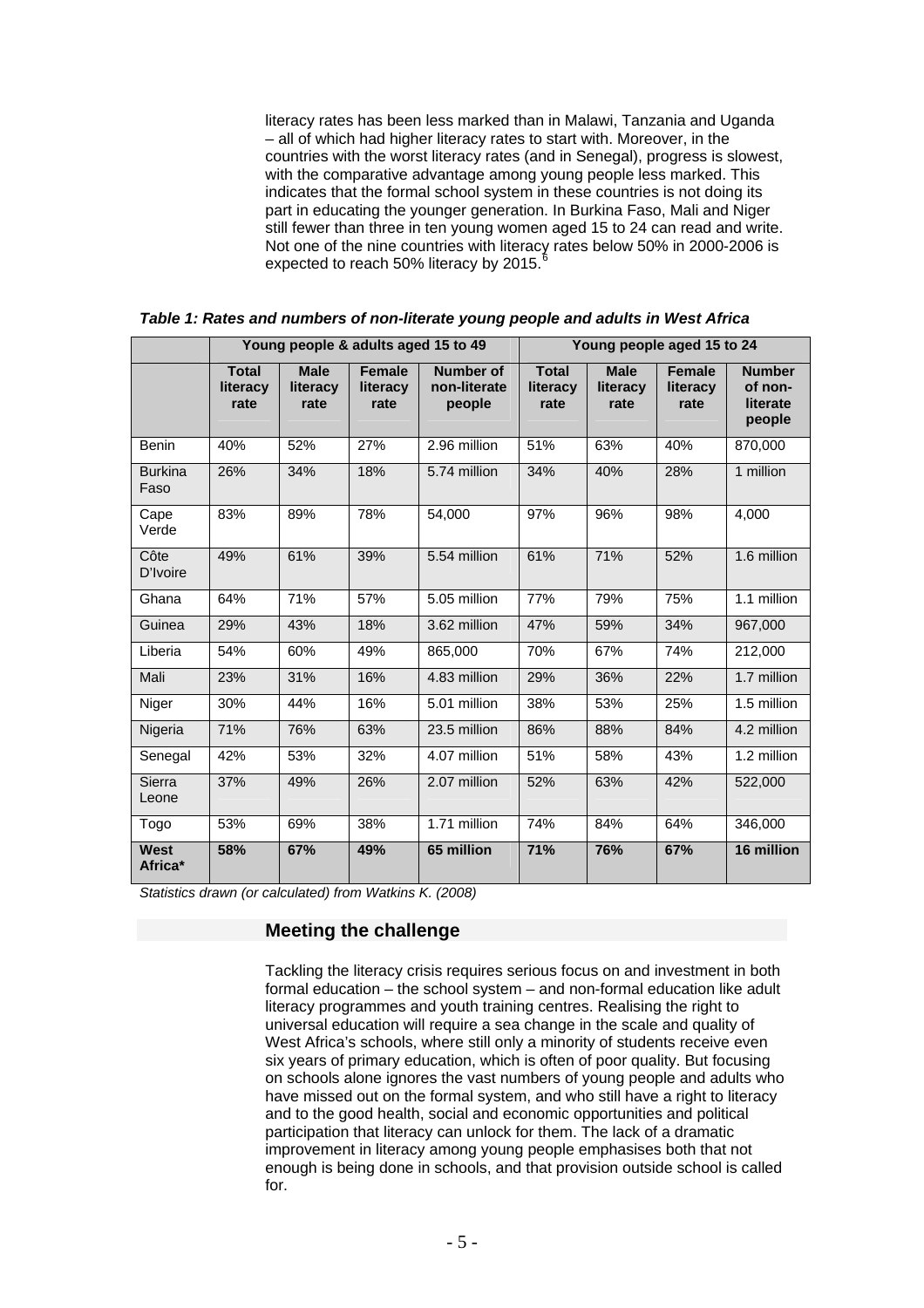## **40 million adult women in West Africa cannot read or write.**

Tackling the challenge effectively also requires recognition of who the nonliterate people in West Africa are: they are more likely to be women and more likely to be poor. Often, they live in rural areas; nomadic populations – who are a significant proportion of the population in West Africa, but are often not reached by formal education – are particularly vulnerable to illiteracy.<sup>[7](#page-26-1)</sup> Strategies to improve education levels and standards and to raise adult literacy levels must be designed to reach out to these excluded groups.



Makata Walett Magalla, aged 20, attends an adult literacy class in Zigberi, Burkina Faso, with one of her two children.

*"The literacy classes started in March. I never learned to read and write when I was younger, so this was a second chance. I wanted to learn how to read and write for so many reasons: to read the letters I receive from relatives or friends, to read signs when I am in the town, to know how to count when I'm at the market, to read instructions on medicine bottles. For me, the most rewarding thing about being literate will be the ability to read without someone else's help."* 

*Photo: Ami Vitale / Oxfam*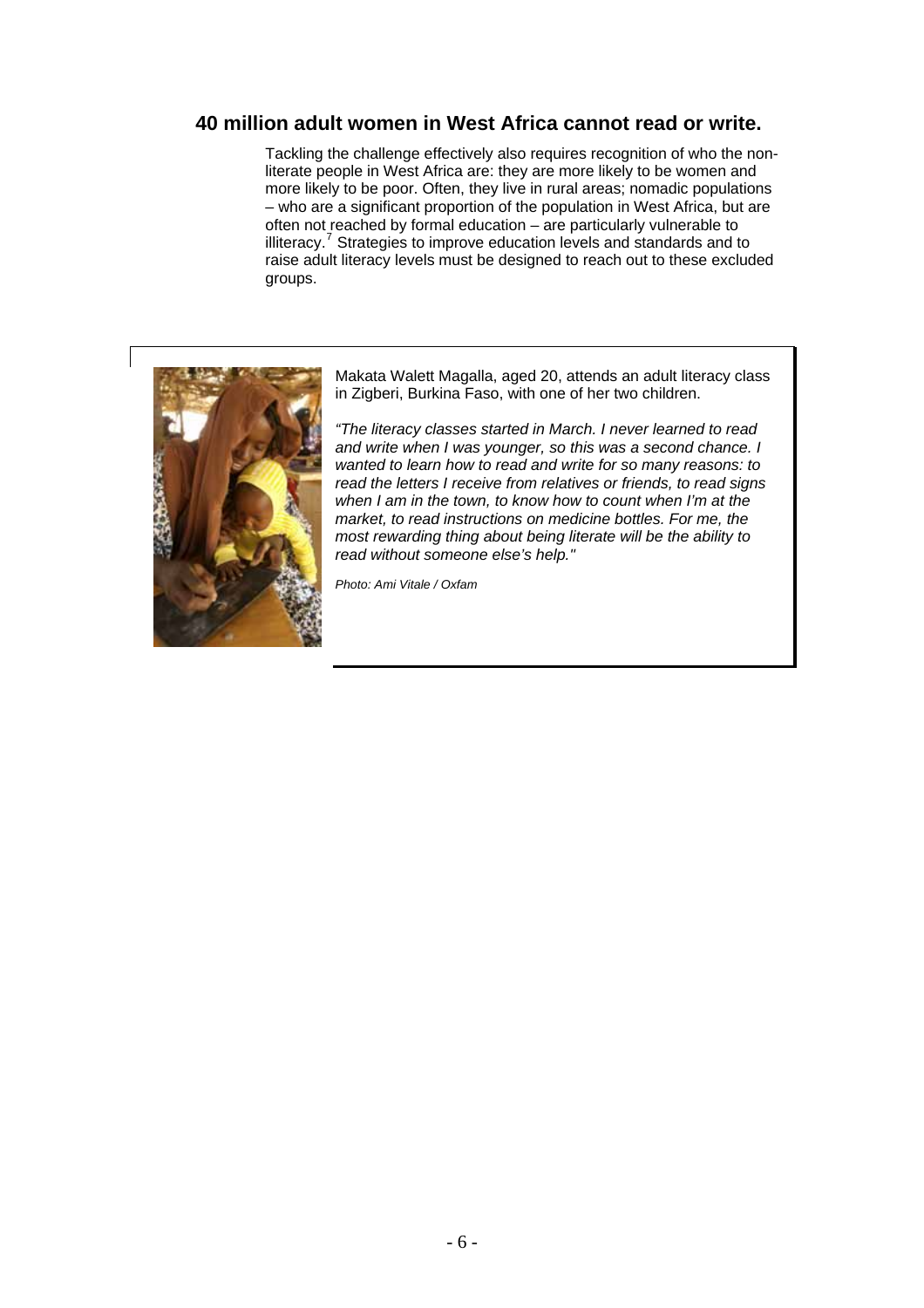# **1. Closed books: factors behind West Africa's literacy rates**

"The most important part of any education is the person standing in front of the classroom. It's time to treat teaching like the profession that it is." *Barack Obama, 2007* 

#### **1.1 Poor access to formal education**

These literacy figures are not surprising when we look at access to education in West Africa. In the 11 West African countries for which official data is available, $^8$  $^8$  there are 14 million children of primary school age who are not at school: nearly 8 million of them are girls. This is a huge proportion of the children missing out on school in Africa: it means that 40% of the total number of children out of school in all the 47 countries of sub-Saharan Africa are in these 11 West African countries. Nigeria – Africa's most populous country – accounts for more than half of this, but the relatively sparsely populated Sahelian countries of Niger and Burkina Faso also have more than a million children out of school each, and Mali has almost that many.<sup>[9](#page-26-1)</sup>

## **14 million children are out of primary school in West Africa. Nearly 8 million of them are girls.**

Moreover, drop-out rates are high: in Benin, Niger, Senegal and Burkina Faso, for example, fewer than 1 in 4 children who start primary school actually complete it;<sup>[10](#page-26-1)</sup> generally, the figures are lower for girls. Lack of trained teachers, materials and infrastructure all impact both on the quality of education, and on attendance rates.

Barriers are particularly high for girls. Perceptions of women's roles and the extremely high number of early marriages in West Africa put obstacles in the way of girls' education.<sup>[11](#page-26-1)</sup> Sexual harassment in schools or a lack of separate lavatories for girls also discourage attendance.<sup>[12](#page-26-1)</sup> Poorer children are also less likely to attend school.[13](#page-26-1) Education policies need to address all these issues of inequity in access if they are to achieve universal education.



Children learning to read and write at Zigberi school, Burkina Faso.

*Photo: Ami Vitale / Oxfam*

## **1.2 The teacher crisis**

Those children who do attend primary school often get little out of it. A crucial factor is that there are far from enough teachers. Seven of the 15 ECOWAS countries report that they have enough primary school teachers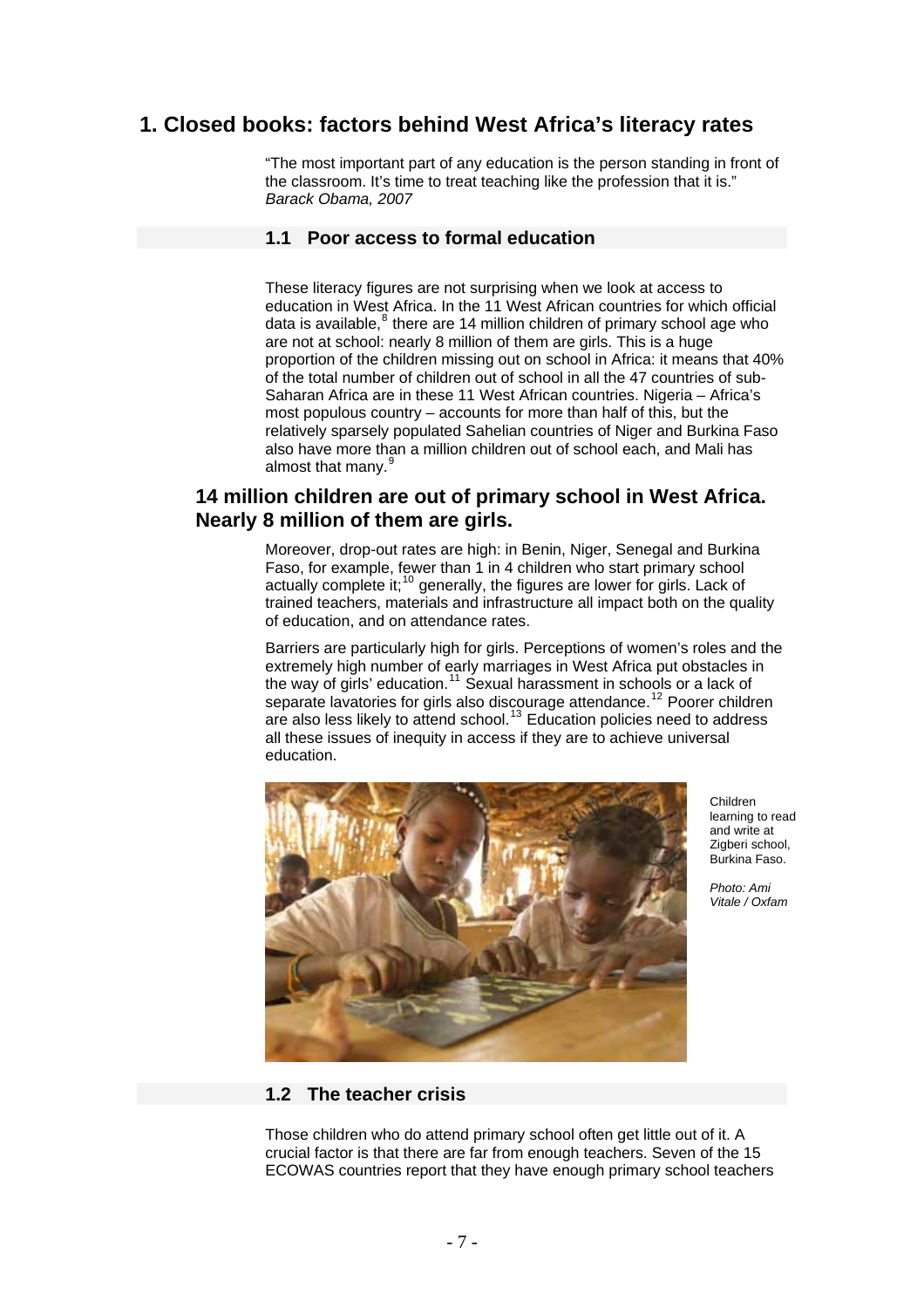to meet the recommended level of one teacher to every 40 primary school pupils.<sup>[14](#page-26-1)</sup> But this drops to only two countries (Cape Verde and Senegal) if only trained teachers are counted.<sup>[15](#page-26-1)</sup> The headline figures are likely to underestimate the problem, since they do not take into account the fact that teachers are unevenly distributed within countries, that teachers are so badly paid that many take time out of the classroom to supplement their income,  $16$  and that many countries have unreliable statistics which include non-existent teachers.<sup>[17](#page-26-1)</sup> But even without taking these factors into account, the official figures indicate a big hole in the teaching force. This gets bigger if we are aiming to provide also for the 14 million children currently out of school. To meet the needs of all these children, there was a gap of more than three quarters of a million trained teachers in West Africa in 2006.<sup>1</sup>

|                      | <b>Primary</b><br>pupils +<br>children out<br>of school | <b>Trained primary</b><br>school teachers in<br>schools | <b>Trained</b><br>primary<br>teachers<br>needed | <b>Trained</b><br>teacher gap |
|----------------------|---------------------------------------------------------|---------------------------------------------------------|-------------------------------------------------|-------------------------------|
| <b>Benin</b>         | 1.6 million                                             | 16,000                                                  | 40,025                                          | 24,025                        |
| <b>Burkina Faso</b>  | 2.6 million                                             | 26,100                                                  | 65,150                                          | 39,050                        |
| <b>Cape Verde</b>    | 90,000                                                  | 2,430                                                   | 2,250                                           | 0                             |
| <b>Côte D'Ivoire</b> | 3 million                                               | 46,000 (if all trained)                                 | 74,825                                          | $28,825^{19}$                 |
| Gambia               | 272,000                                                 | 3,800                                                   | 6,800                                           | 3,000                         |
| Ghana                | 4.3 million                                             | 56,050                                                  | 108,325                                         | 52,275                        |
| Guinea               | 1.6 million                                             | 19,040                                                  | 41,175                                          | 22,135                        |
| Liberia              | 894,000                                                 | 11,200                                                  | 22,350                                          | 11,150                        |
| Mali                 | 2.4 million                                             | 12,180                                                  | 60,075                                          | 47,895                        |
| <b>Niger</b>         | 2.4 million                                             | 25,760                                                  | 59,300                                          | 33,540                        |
| <b>Nigeria</b>       | 30.4 million                                            | 299,500                                                 | 759,100                                         | 459,600                       |
| <b>Senegal</b>       | 2 million                                               | 38,000                                                  | 49,650                                          | 11,650                        |
| <b>Sierra Leone</b>  | 1.3 million                                             | 14,700                                                  | 33,050                                          | 18,350                        |
| Togo                 | 1.2 million                                             | 10,360                                                  | 30,700                                          | 20,340                        |
| <b>West Africa*</b>  | 54 million                                              | 581,120                                                 | 1.35 million                                    | 771,835                       |

*Table 2: Gap in trained primary school teachers in West Africa, 2006\** 

*Source: K. Watkins (2008) EFA Global Monitoring Report 2009, UNESCO; Liberia PRSP 2008-2013, Government of Liberia; Mali Annuaire Scolaire, Government of Mali.[20](#page-26-1) Excludes Guinea Bissau (no data)* 

> There is a particular lack of female teachers: whilst in Benin and Cape Verde most primary school teachers are women, and in Nigeria there is an even balance, in the rest of West Africa they are in the minority. In two thirds of countries, they make up 30% or less of the primary school teaching force. This has implications for primary education, particularly for girls: studies have shown that girls are more likely to stay in a school which has female teachers, and education statistics from Mali show that retention levels overall are higher when there are women teachers.<sup>[21](#page-26-1)</sup>

## **West Africa is missing more than 750,000 trained primary school teachers.**

Those teachers who are in place have to manage large classes with limited training, few or no materials, and poor pay. Efforts to increase the number of teachers in West African countries have often been at the expense of training and conditions of service. In Mali, for example, the total days of training which primary school teachers have had averages just five days per teacher.<sup>[22](#page-26-1)</sup> In Liberia, less than one quarter of teachers in public primary schools are qualified.<sup>[23](#page-26-1)</sup> Pay, status, and the attractiveness of the teaching profession have suffered: it is hard to recruit qualified candidates, and those who do enter teaching are often looking for a route out of the profession.[24](#page-26-1) A World Bank study in 2007 reported that teaching conditions in Mali, Senegal and Burkina Faso had "deteriorated drastically".<sup>[25](#page-26-1)</sup> Serious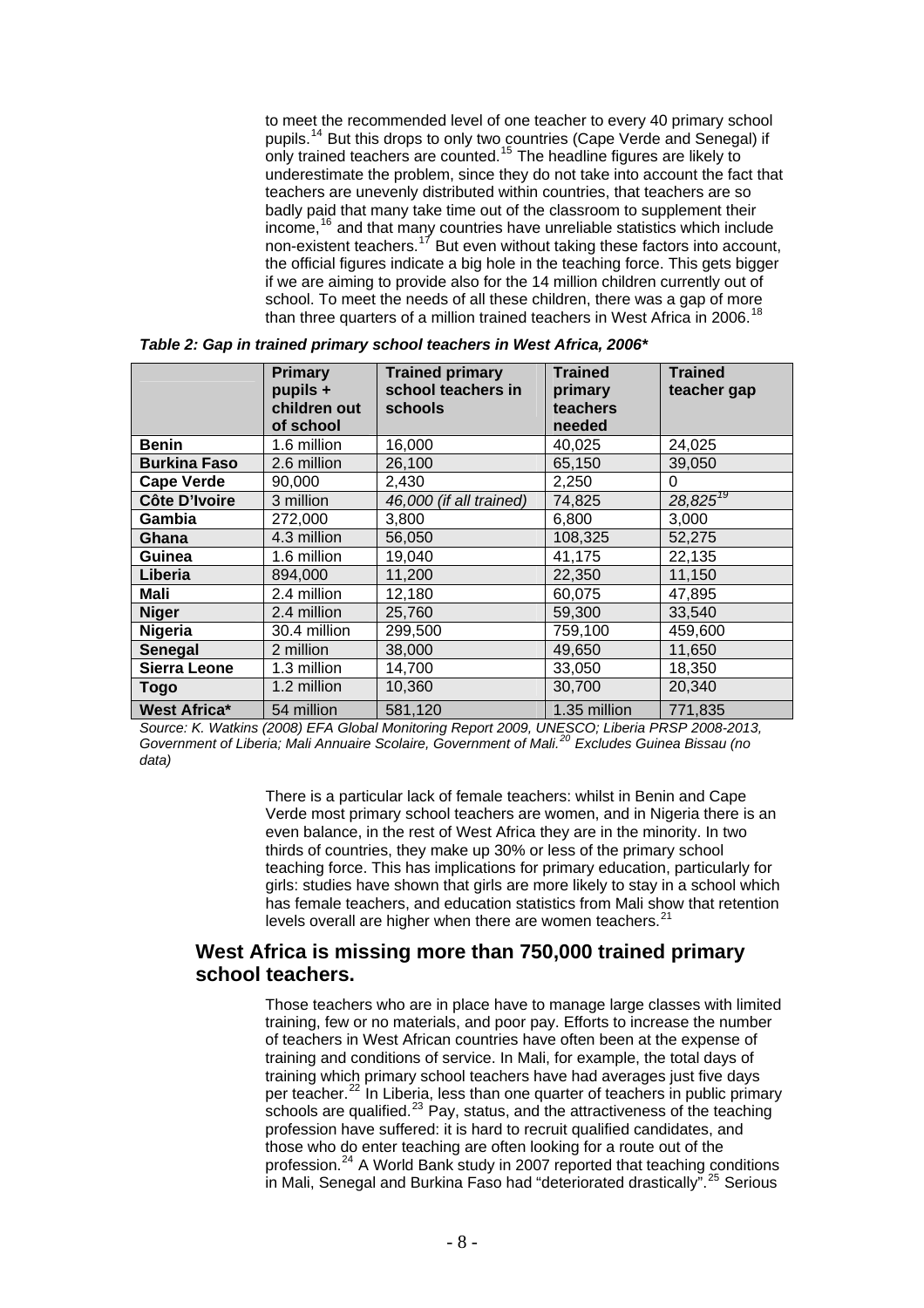investment in recruiting, training and properly paying teachers is needed if education for all is to be anything more than a slogan.

#### **1.3 Language and content of education**

Many education coalitions in West Africa also point to the language of instruction in formal education as often being a barrier to meaningful education and literacy. (In some other African countries where literacy levels are higher – such as Malawi, Tanzania and Rwanda, which have literacy levels of 65% or more – national languages are officially used as the language of instruction in at least initial primary education.) In West Africa, the picture is mixed. Many countries use colonial languages (French, Portuguese or English) for all primary education: exceptions include Nigeria (where national languages are in use for the first three years), and Burkina Faso and Togo (which have a mixed language system). Ghana – which, with Nigeria and Cape Verde has one of the highest literacy rates in the sub-region – used national languages for the first three years of primary education until 2003.

In Niger and Mali, where only a minority speak French but it is nonetheless the language of instruction for all education, activists are calling for mothertongue instruction as an important step in improving both the quality and relevance of education. In Mali, a new curriculum which – among other innovations – involved national languages as the medium of instruction for early primary education was piloted, but without proper teacher training or materials. It was suspended after only two years. Introducing national language teaching requires both a broad debate involving teachers and parents, and well-supported implementation. Youth and adult literacy programmes are more likely to use national languages, or offer a choice or progression between these and either French or English.<sup>2</sup>

Education at all levels – child, youth and adult – must also be relevant in content as well as in medium of instruction. This is crucial to holding the learner's attention, and also to unlocking the wider benefits of education in their lives.<sup>[27](#page-26-1)</sup> Education, from primary level on, should include life-skills which can build understanding of citizenship, of gender equality, and of key health issues such as reproductive health and HIV and AIDS. A number of West African civil society organisations – including One World in Nigeria, IEP in Mali, VIE in Niger, and many others – have successfully piloted education programmes in national language, including life-skills including citizenship education. These experiences should be used as models.

#### **1.4 A lack of opportunities for lifelong learning**

For children and adults who miss out on formal schooling – or attend without progressing to meaningful learning – there are limited other options. Not only are the resources allocated to youth and adult literacy extremely limited, but also there is often a gap between national development and education policies and their practical implementation.

An example of this is the payment of literacy facilitators in Mali: the Non-Formal Education policy introduced since 2007 says they should be paid a minimum of 25,000 CFA (€38, or \$50) a month. This is comparable to the government subsidy to community school primary teachers, though still far lower than teachers in publicly run schools. But in practice, it is hardly ever the case that even this basic wage is paid.

This is indicative of broader problems with literacy facilitators, which are similar to those seen with respect to primary school teachers: limited numbers, poor training, and limited motivation to join the profession. For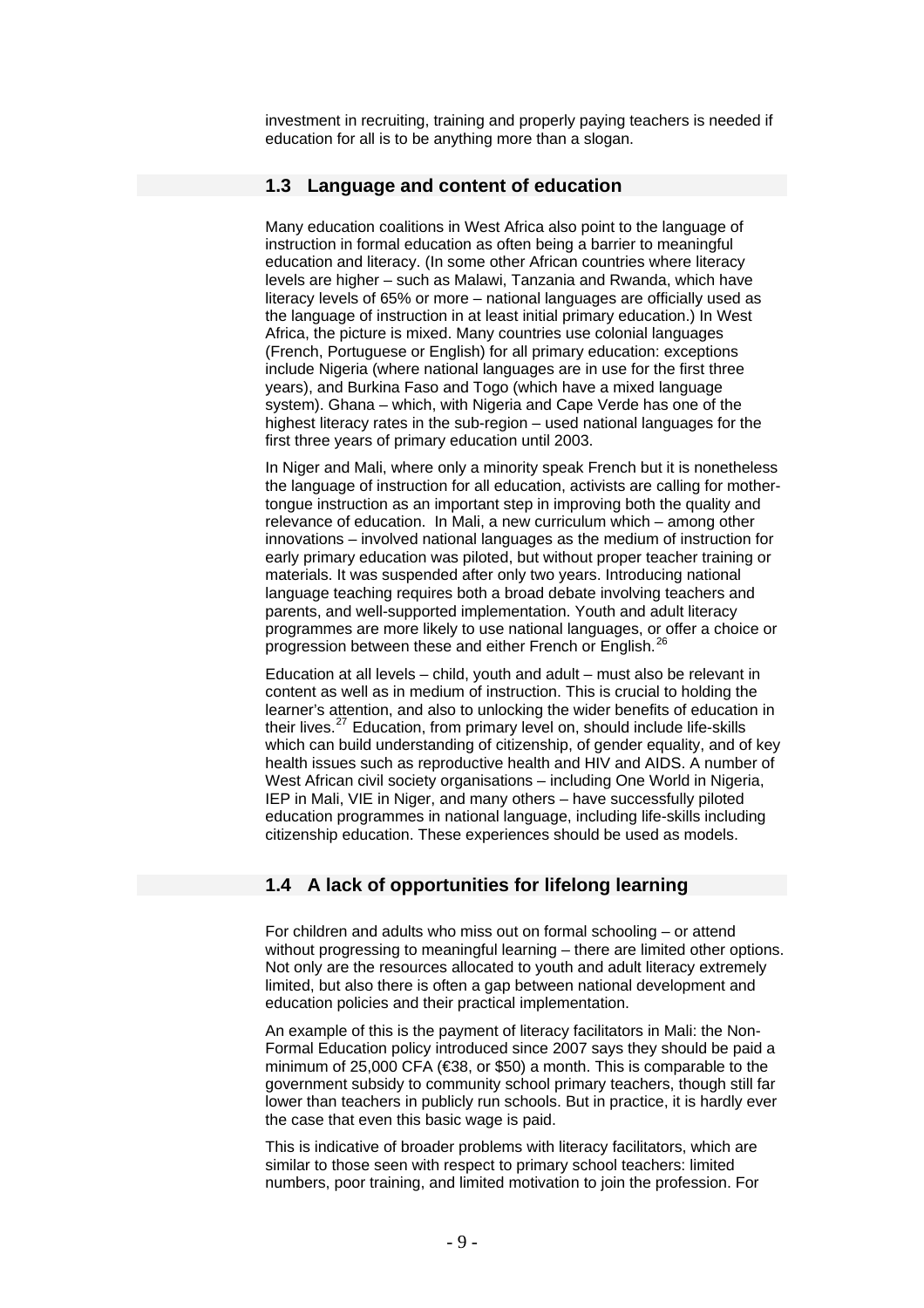example, a study of non-formal education in Senegal shows that an additional 1,900 facilitators is needed between 2008 and 2010. A 2005 Global Campaign for Education study of 67 high quality literacy programmes, of which just under half were in Africa, found that 90% of the programmes were paying facilitators less than half the standard wage of primary school teachers – and in around a quarter of cases, it was less primary concerned the wage.<sup>[28](#page-26-1)</sup> In many countries, literacy facilitators are effectively volunteers, with their reward limited to token payments from NGOs, if they are lucky.

At national and regional level, there is a lack of systematic data on the numbers, qualifications and pay of literacy facilitators: this information gap needs to be addressed if the situation is to be improved. A recent survey by the African Platform for Adult Education found that no Africa countries reported a policy for training adult educators.

Governments need to take responsibility for expanding provision of free youth and adult literacy training, with professional facilitators, as part of a focused and well-coordinated national strategy. This must be in consultation with civil society, including non-governmental organisations that currently provide the bulk of services. The Global Campaign for Education has developed a set of international benchmarks for successful youth and adult literacy programmes, which can provide a starting point for debate and development of such strategies.[29](#page-26-1) Benchmarks include spending, pay and conditions of facilitators, policy coordination, and methods. The severe funding constraints, compared to the scale of the challenge, limits what can be achieved in West Africa. But even within those constraints, much more can be done to provide good quality literacy training, particularly through a focus on trainers. Governments need to prioritise and coordinate these strategies.



Mary N. Kartee teaching at C. W. Brumskine Elementary School in Monrovia, Liberia, using methods learned in recent teacher training.

The education system suffered hugely as a result of Liberia's war. Schools and teacher training institutions closed, teaching materials were looted, school buildings were damaged, students and teachers were displaced from their homes and the remaining teachers stopped being paid. Since the war, there has been a

major effort to get children back into school: many students are over-age for primary school and suffer the effects of a brutal war in which many fought as child soldiers. The teaching profession was once highly regarded, but since the war it has been a struggle to recruit new teachers or retain existing staff: benefits and conditions are worsening, and many teachers don't get their salaries – just \$50 a month – on time, if at all. The local government education authority in the capital city, Monrovia, is carrying out teacher training programmes with the support of international organisations; some teachers had never had any training before.

*"Before the training we used to write lots of notes on the blackboard. Now we use less notes and ask the children to interact, and they learn faster. It makes a difference. The psychology has helped me a lot – to be tolerant and know how to deal with students. Liberian children, because of the war, are 'grown up' children. Many were forced to use a gun and fight. The kids are very hard but I have to be patient. The children face a lot of problems."* 

*Photo: Aubrey Wade / Oxfam GB*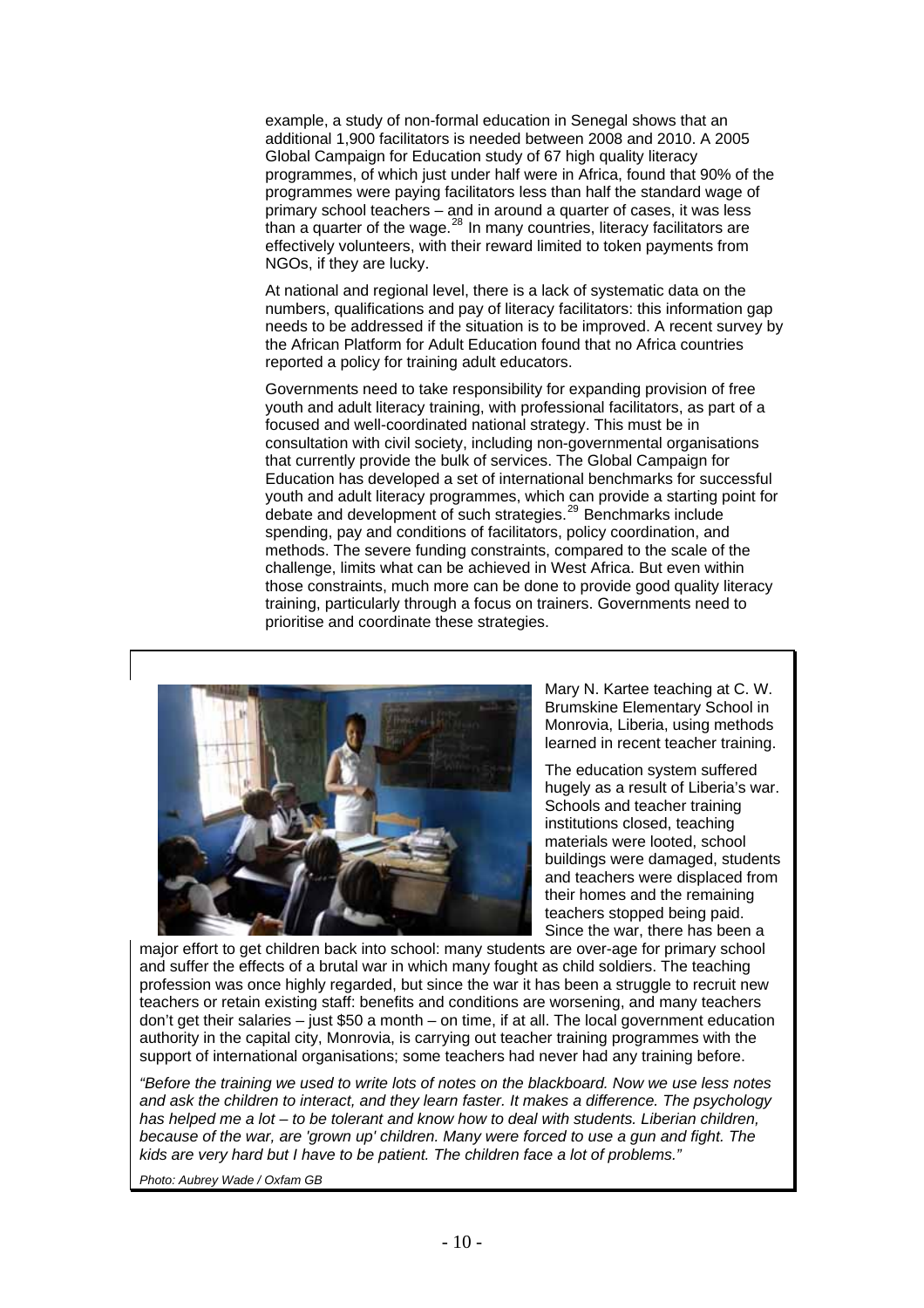# **2. Closed doors – the impact of illiteracy in West Africa**

"Education is the most powerful weapon which you can use to change the world." *Nelson Mandela* 

**2.1 A growing divide?** 

Education and literacy are widely accepted to be not only basic human rights in themselves, but also 'enabling rights', in that getting a decent education and being able to read and write enable people to realise many other rights and social goods. These include better health, higher incomes and more secure livelihoods, and greater participation in community and public life.<sup>[30](#page-26-1)</sup>

This is all the more true given that, at a global level, we live in what is becoming ever more an "information society". Those who can access and analyse information are considerably better placed to improve their own position, and that of their community.

The flip side of this is that illiteracy closes the door to these benefits: this is true not just for individuals, but also for communities or whole countries with largely uneducated and non-literate populations. The danger for West Africa is that a failure to deal actively and urgently with its illiteracy crisis will contribute to a stark and growing gulf between its citizens (female and male, poor and better-off), between nations, and between the region as a whole and other regions which, whilst still having a huge mountain to climb, are doing comparatively better at educating their populations. Illiteracy is shutting vast swathes of the West African population out of income generation, out of social mobility, out of a development process increasingly driven by information and communications technology, and out of meaningful participation in democracy.

## **2.2 Economic and social exclusion**

The impact of education and literacy on people's material well-being is dramatic. A wealth of studies has shown the huge social and economic benefits of adults – particularly women – having gone to school as children or received adult education. These benefits are felt by themselves, by their children, and by their families, communities and countries.<sup>[31](#page-26-1)</sup>

Levels of schooling and levels of literacy have a systematic impact both on national income and on individuals' incomes. Each additional year of school raises individual incomes by, on average, 10%, with the effects being greater in poor countries and for women.<sup>[32](#page-26-1)</sup> At the national level, over time, investment in education and skills training is three times as important to economic growth as investment in physical infrastructure.<sup>[33](#page-26-1)</sup> Education is a right, a door to other opportunities and choices, and an investment with real returns for individuals and nations.

## **Each year of education raises incomes by at least 10%.**

Literacy and education levels are also important factors in improving health standards; women's literacy is particularly important for their children and families. Both skills – being able to read and understand nutritional and health information, for instance on medicine bottles – and empowerment – having the confidence to deal with health professionals and request treatment – play a part in this. The children of educated mothers are more likely to be healthy and better fed, and to survive beyond five years old.<sup>[34](#page-26-1)</sup> In Senegal, Niger, and Nigeria, for example, the mortality rates of children of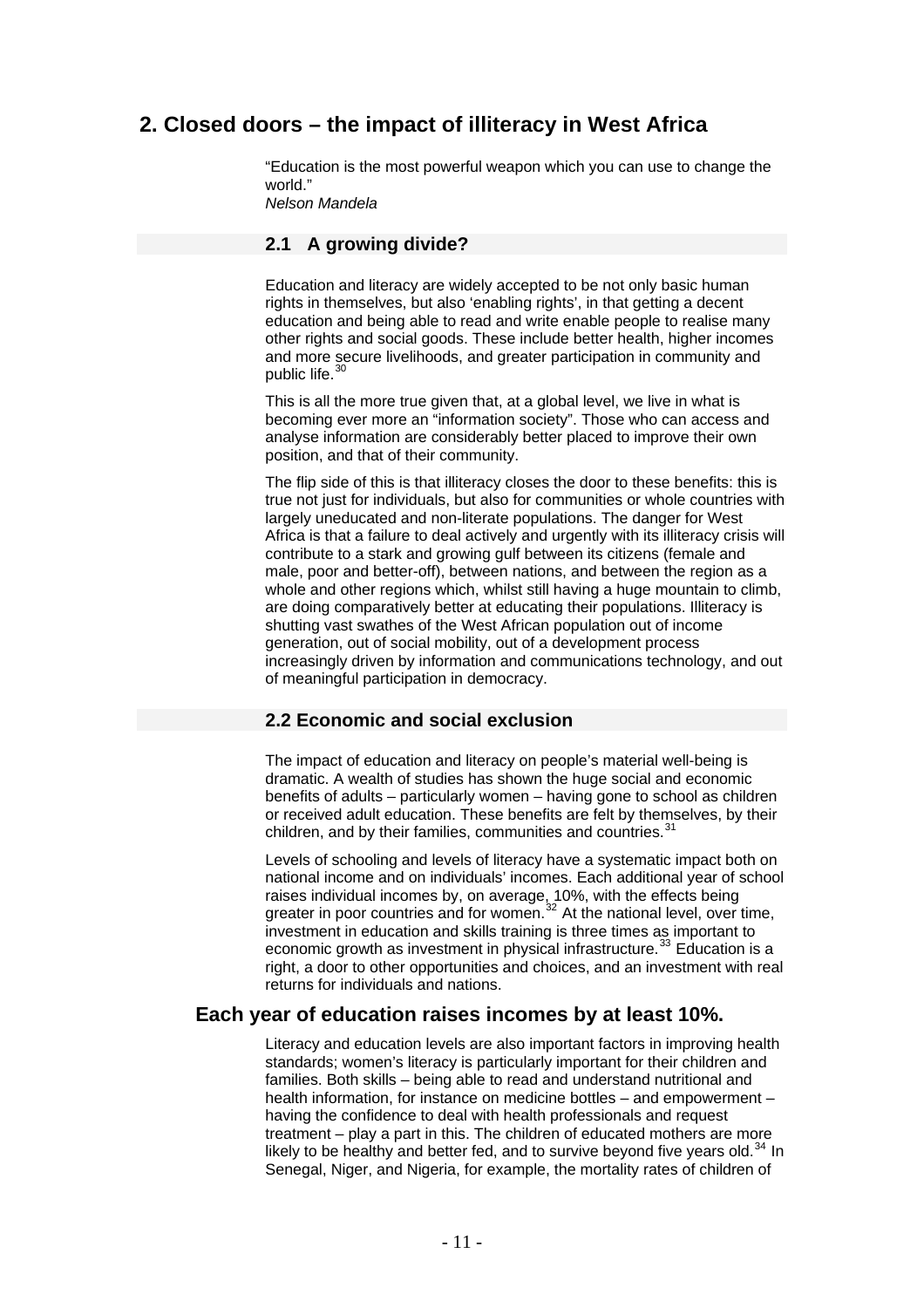mothers with secondary education were half or less those of children with uneducated mothers.<sup>[35](#page-26-1)</sup> Educated African women are three to five times as likely to know basic information about HIV and AIDS as non-literate women.<sup>[36](#page-26-1)</sup>

## **2.3 Inequality**

Literacy and education are also strategies to combat inequality – as long as they are provided equitably. If education is to unlock the potential of all individuals, it needs to be available to all. Inequality is deepened by education systems that are not accessible to all: high levels of inequality in educational levels are very closely linked to levels of inequality in income.<sup>[37](#page-26-1)</sup> Moreover, this is not just a matter of justice for individuals: there is also evidence that average levels of literacy are a better indicator of a country's economic growth than the proportion of the population with very high literacy scores.<sup>[38](#page-26-1)</sup> That is, if West African countries want to raise their economic growth, they are better off focusing on raising the educational levels of their whole populations, rather than on educating a small proportion to a very high standard.

There is still a long way to go in dealing with inequality in educational outcomes – and thus allowing education to tackle inequality. In every West African country, literacy rates for men are higher than for women – this creates a huge barrier to women gaining equal control over assets and decision-making. It is encouraging that the countries doing best in raising literacy levels tend also to be narrowing the gender gap: in Nigeria and Ghana, for example, the literacy gap among young people aged 15 to 24 is just 4 percentage points, and in Cape Verde, young women's literacy rate is higher than that of young men (suggesting perhaps a need to look at boys' education). However, in Benin, Burkina Faso, Guinea, Niger and Sierra Leone, the gender gap in literacy among young people is still huge 20 percentage points or more – indicating that much more needs to be done to focus strategies on girls' and women's education and unlock literacy for young women as a door to greater equality.<sup>[39](#page-26-1)</sup>



Miadda Sumo, 19, feeds her baby daughter Patricia during a night school class for women who missed out on primary education, at Quemlin Toto Elementary School, Bong County, Liberia.

*Photo: Aubrey Wade / Oxfam GB*

## **2.4 Digital exclusion**

A statement from the President of the United Nations ECOSOC to a 2001 conference on the digital divide pointed out that limited access to the internet in most developing countries meant that "the gap between the developed and developing countries is being further aggravated and it holds ominous consequences for the developing countries including increases in poverty, unemployment and under-development levels." He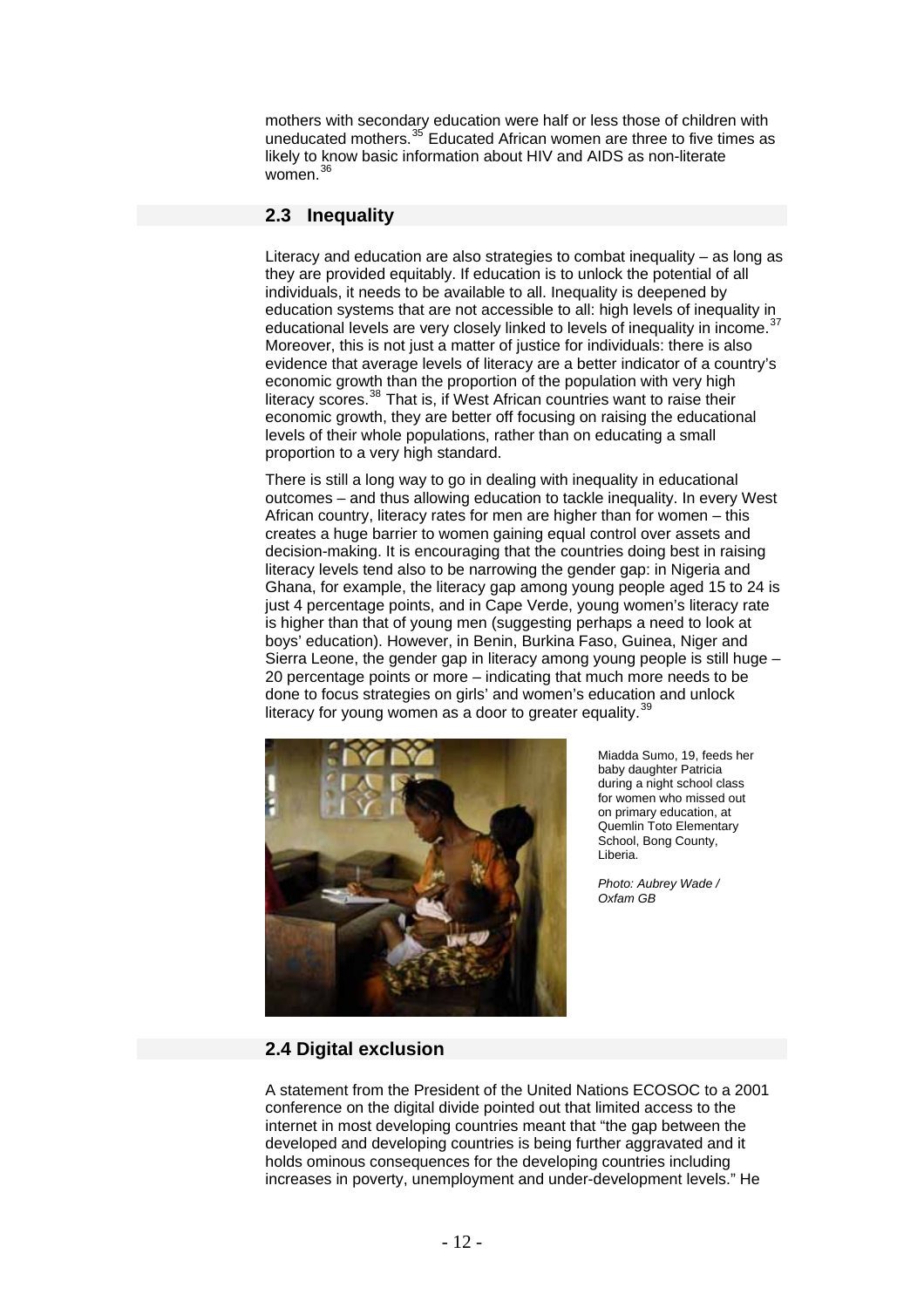went on to point to tension and instability at national and international level as some of these possible 'ominous consequences'.

Access to the internet and other information and communication technologies, on the other hand, is commonly recognised as an important route out of poverty – for example by allowing farmers and traders better access to market information, or enabling easier transfer of money and credit.[40](#page-26-1) Efforts to overcome the digital divide and harness these benefits frequently focus on the provision of and access to hardware. But having the basic literacy skills is also a necessary requirement for broader use of these tools.

## **Sierra Leone, Niger and Mali have amongst the world's lowest rates of internet use.**

Internet penetration is low in West Africa. Only Benin and Togo have rates of internet subscriptions which are above average for low-income countries. Sierra Leone and Niger, meanwhile, have reported levels of two subscriptions per 1,000 people, a level equal to that in Burma. (Only Tajikistan has a lower level.) There is considerable attention paid to the fact that countries with poor civil and political rights records, such as China, Cuba or Uzbekistan, severely limit access to the internet – and thus to the information that citizens can share or find through it. In West Africa (and in many other states), it is poverty and illiteracy that perform this censorship function. In Cuba, for example, it only became legal to buy home computers in May 2008, and the US trade embargo prevents Cubans from accessing the internet via under-sea cables $41$ : yet even so, the level of internet penetration in 2005 was more than three times that in Sierra Leone, Niger, Burkina Faso, Mali or Guinea.<sup>[42](#page-26-1)</sup> Of course, lack of infrastructure, electricity and disposable income pose enormous barriers to connecting to the internet for most Africans. But we must not lose sight of the fact that even if these factors were put in place, the lack of basic reading and writing skills would still leave online information and opportunities far out of the reach of most West Africans.



Evelyn Momoh learns to type at the girls' club at RS Caulfield Elementary School, Margibi County, Liberia, on typewriters donated by the Forum for African Women Educationalists (FAWE).

*Photo: Aubrey Wade / Oxfam GB*

Cellular phones, meanwhile, have much greater penetration in West Africa: in most countries cell phone subscription rates are between six and ten times the rate for landline telephones – and it is 15 times the landline rate in Nigeria.<sup>[43](#page-26-1)</sup> Cellular phones are far cheaper than computer hardware, and can be charged up at stands run by cell phone companies or local entrepreneurs. But their use and usefulness in West Africa is limited because most people cannot even send or read simple text messages. A study in Nigeria, for instance, found that poor rural women were hardly using SMS messages – the cheapest feature of the phone – because they were illiterate.<sup>[44](#page-26-1)</sup> This missed opportunity will become even more glaring as cell phones are increasingly able to access online text information.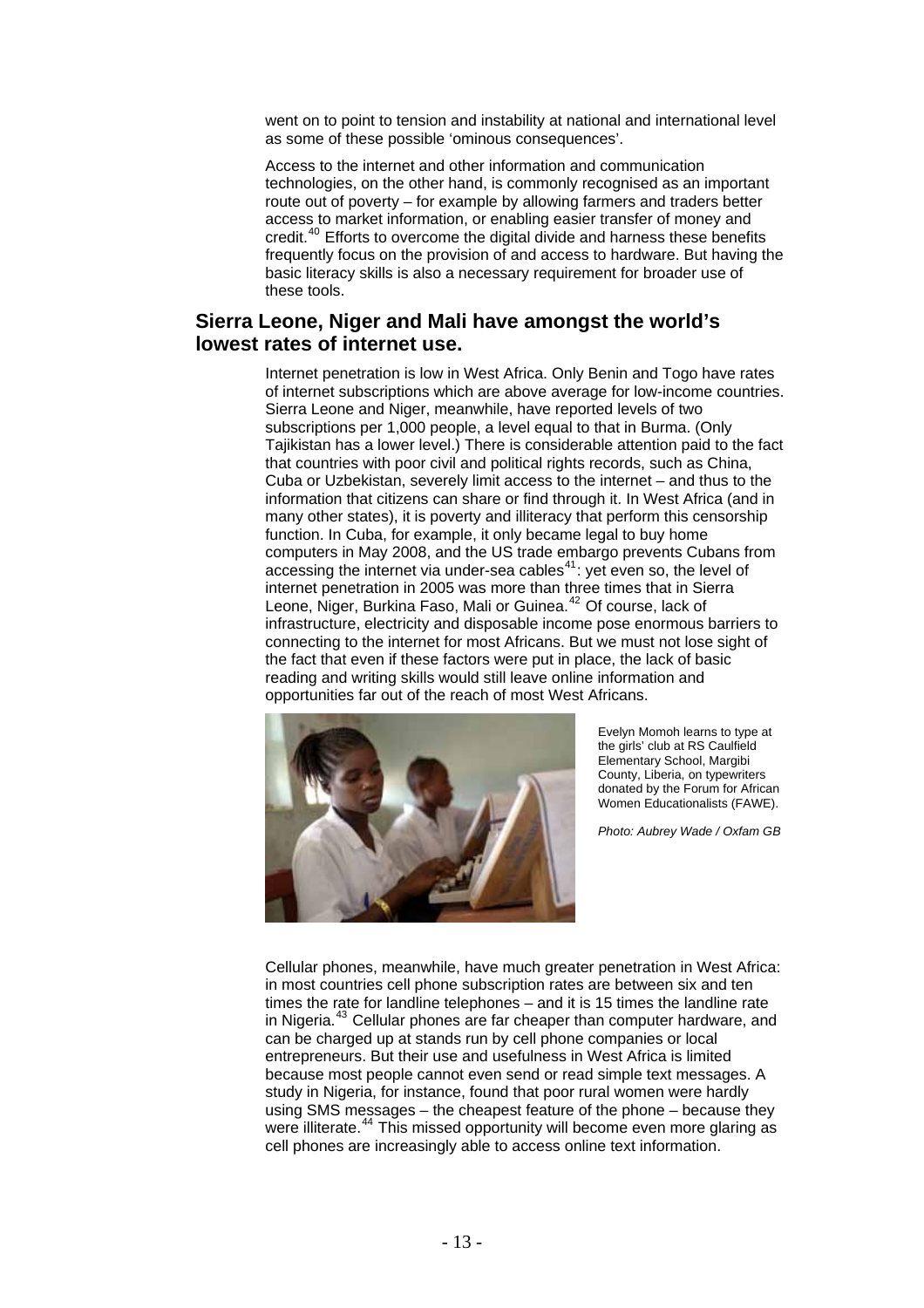These kinds of technologies could play a significant role in empowering women and helping them to establish their own social and business networks. Recent research on ICT use by women in Africa documents women using mobile phones to contact suppliers and clients, send and receive money as credit, and report domestic violence. But a continuing gender gap in literacy not only shuts women off from these opportunities, it risks exacerbating inequalities and women's disempowerment: the same study found that non-literate women were often dependent on their husbands and others to send or receive text messages, and even to make calls on cellular phones.<sup>[45](#page-26-1)</sup>

Civil society movements have often complained that the painful brunt of globalisation is borne by poorer countries and individuals: West African governments must do much more to ensure that a lack of basic literacy skills does not also put some of the benefits of globalisation far out of reach of most of their citizens.

## **2.5 Political exclusion**

If we care about democracy, we have to care about literacy. Literacy is taken by many experts to a pre-condition of meaningful democracy. Literacy and education are the means through which people can exercise their democratic rights, and at the aggregate level, an educated population will show stronger support for democracy as a political system. A recent study of 18 African countries (including six in West Africa<sup>[46](#page-26-1)</sup>) found that education levels were by far the most important factor in determining levels of support for democracy and rejection of non-democratic alternatives.

Literacy is also crucial to individual political empowerment. The widely-used Reflect approach to literacy and social change – promoted in West Africa by the Pamoja West Africa network – is rooted firmly in this understanding of literacy as the basis of inclusion and participation. Literacy is understood as helping ordinary people to play a real and effective part in the economic, social, political and cultural life of their communities.

Political action by non-literate people is still possible: community radio is used to disseminate information, and party symbols (as well as names) are widely used on voter ballots in West Africa. However, in some countries literacy is a formal requirement for standing for elected office – for instance in Sierra Leone, where it therefore rules out almost two thirds of all women. It is clearly a barrier to meaningful understanding of and engagement with government and politics in West Africa.



Girls in West Point, Monrovia, Liberia, read a poster giving information about sexual exploitation and abuse.

*Photo: Aubrey Wade / Oxfam GB*

Beyond formal participation in elections – whether as a voter or candidate – access to information is also a crucial part of citizens claiming their rights and holding their governments to account. Some West African countries have a constitutional right to freedom of information, though none as yet has freedom of information legislation. The strongest moves towards such legislation are in Nigeria, Ghana, Liberia and Sierra Leone.<sup>[48](#page-26-1)</sup> However, without a citizenry with the literacy skills to read and understand budgets,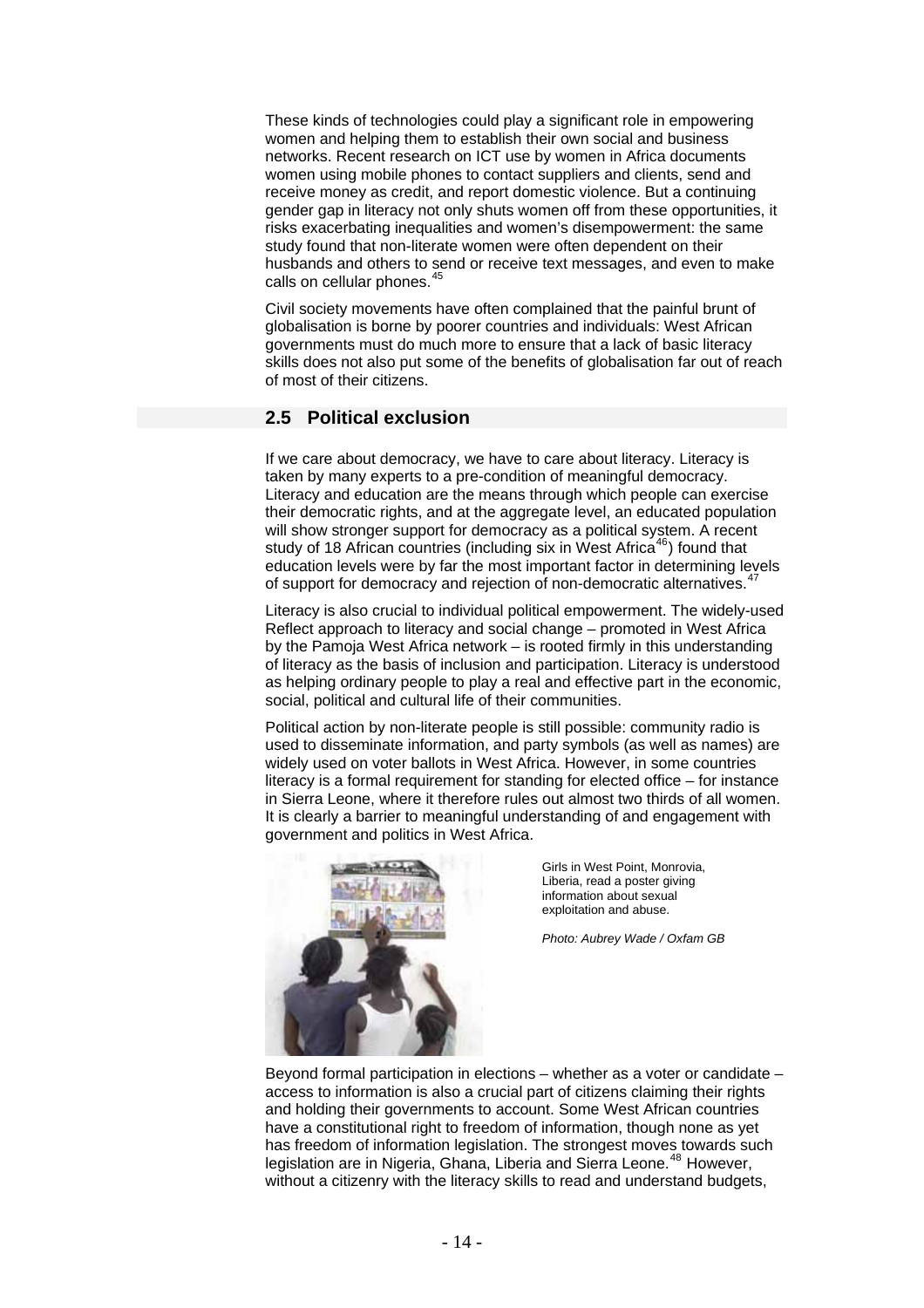government statements, or media reports, information could be available without being accessible. This goes for many formal measures of governance: elections, audits, institutional structures – whilst necessary – cannot bring about meaningful democracy unless the people are able to get and share information and comment.

This is all the more crucial given the current drive towards decentralisation. This means that it is local authorities in Sierra Leone, Mali, Ghana and other countries across the region who have responsibility for delivering essential services such as education, healthcare, water and sanitation, and basic infrastructure. Yet in many cases even mayors, let alone other representatives, lack the basic literacy and numeracy skills that are the basic tools of planning, fundraising, and reporting.[49](#page-26-1) There is a clear disconnect in driving forward a decentralised, participatory form of governance without ensuring that citizens have even the basic tools to participate. This kind of situation can make it easier for established, feudal and patriarchal power bases to entrench their power and advantage. There is also a danger of exacerbating inequality: if control of services – including education – is devolved to community level without ensuring that all communities have the skills and tools to manage these services, then there is a likelihood that the more poorly educated communities will be left still further behind.

For literacy to enable political engagement, the government must not only ensure that the population can read and write, but also that appropriate written information is available and accessible to them. In Mali, for example, only 1% of the documents in the national library are available in national languages.<sup>[50](#page-26-1)</sup> Official documents must be produced in languages the people can understand, and not a colonial language which is not understood or read by most.

More broadly, reading and writing skills are fundamental to the full range of 'literacies' which many West African non-governmental organisations and social movements want to support citizens to develop. These include: budget literacy to understand government commitments and spending; rights literacy to understand and claim their constitutional and universal rights; and health literacy to understand health and hygiene practices, and the treatment they can and should receive when sick.



Oumar Ag Watanofane is head of the parents association at Intadeyne School in northern Mali.

*"When I was a child, I went to primary school for a week. I used to be ashamed that I couldn't read or write. The adult literacy classes were a second chance that I never dreamed I would get. It was important for me to be literate and numerate – it has an impact on everything I do. When I go to the market to sell or buy animals, for instance, I am able to* 

*negotiate better and know that I'm not being cheated when people count out money to me. And I can now send letters to my relatives. Getting even a basic education has had wider benefits. I have developed my mind, the way I think, and I have more confidence. I can express my point of view. I now feel that I can look at any problems I have and find ways to solve them."* 

*Credit: Ami Vitale / Oxfam*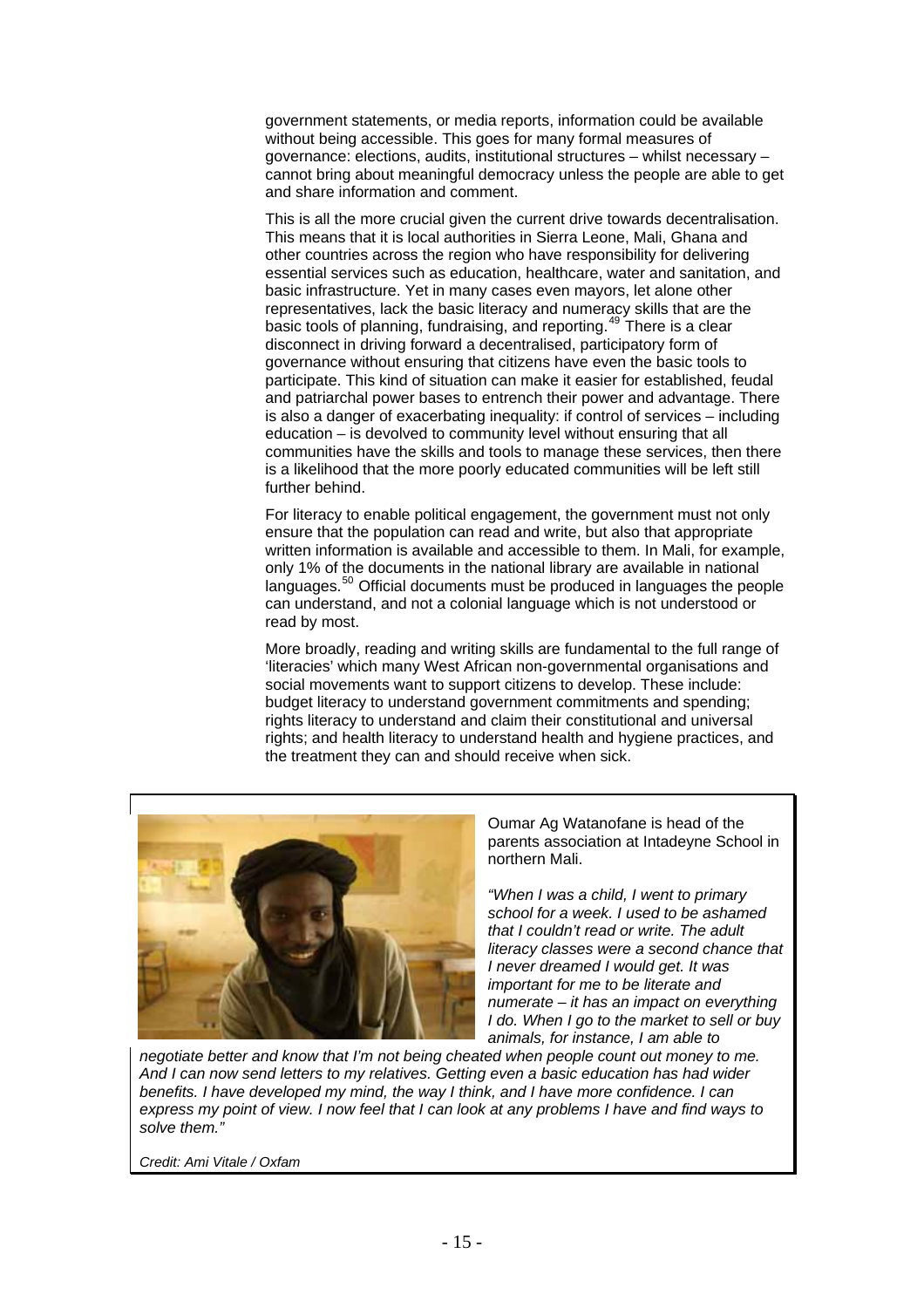# **3. Opening doors? – government and donor commitment**

"Literacy is a basic right and so the lead responsibility to meet that right has to be with the government. Adult literacy provision cannot, and should not, depend on charity." *UNESCO, 1996* 

#### **3.1 Rights to education**

Many West African countries have seen strong government statements on education in the last two decades. There has also been some action – which has resulted in visible progress. However, the scale of the challenge demands far more, and many activists are concerned about the continuing gap between politicians' willingness to talk about the challenge of education and literacy, and the political will to take action on it.

All West African countries enshrine some kind of constitutional right to education, which is usually focused on basic education. In three countries – Gambia, Ghana and Mali – this extends to a constitutional guarantee of free and compulsory education, at least at primary level.<sup>[51](#page-26-1)</sup> Eight countries – Cape Verde, Gambia, Ghana, Guinea Bissau, Liberia, Nigeria, Senegal and Sierra Leone – specify constitutional guarantees on literacy, whether as a citizen right or a state duty. This is expressed most strongly in Liberia, in Guinea Bissau (where elimination of literacy is stated to be the "fundamental task" of the state) and in Nigeria and Sierra Leone.<sup>[52](#page-26-1)</sup> With the exception of Sierra Leone (where the constitution was introduced in 2002, after the end of the civil war), these countries with a constitutional commitment to literacy tend to be those with higher literacy rates – indicating that this statement of political commitment may impact on outcomes.

#### **3.2. Government policy focus**

Of course, governments can still prioritise education and literacy without a constitutional right; and, in turn, such rights mean little without efforts to realise them. All West Africa's national development plans (Poverty Reduction Strategy Papers, PRSP, or equivalent) include an element on education. In most cases, it is included subsequent to interventions around increasing private sector capacity, improving the business environment or promoting trade. Whilst this is not formally intended as a statement of priority, it does suggest that education is seen as a secondary means to combat poverty and drive development. Nigeria is arguably one exception in clearly prioritising education.

Literacy does not come out as a high priority across the board. Some national development plans (such as Mali's – which has the worst literacy statistics in the world) do not mention it at all unless to include literacy rates as an indicator to be measured. Others, such as Benin and Liberia, spell out policies for youth and adult literacy alongside those in formal education. More countries are now adopting Non-Formal Education policies. Benin and Burkina Faso now have a strong policy framework, and Mali – despite leaving literacy out of its PRSP – has put in place a policy since 2007. Such policies should include a real assessment of needs, for instance through a national literacy survey. Plans and policies have a tendency to be limited in scope, fragmented, or isolated from broader education and development policies: they must be comprehensive, and prioritised within overall national development plans. They can take the International Benchmarks on adult literacy, developed by GCE, as a starting point.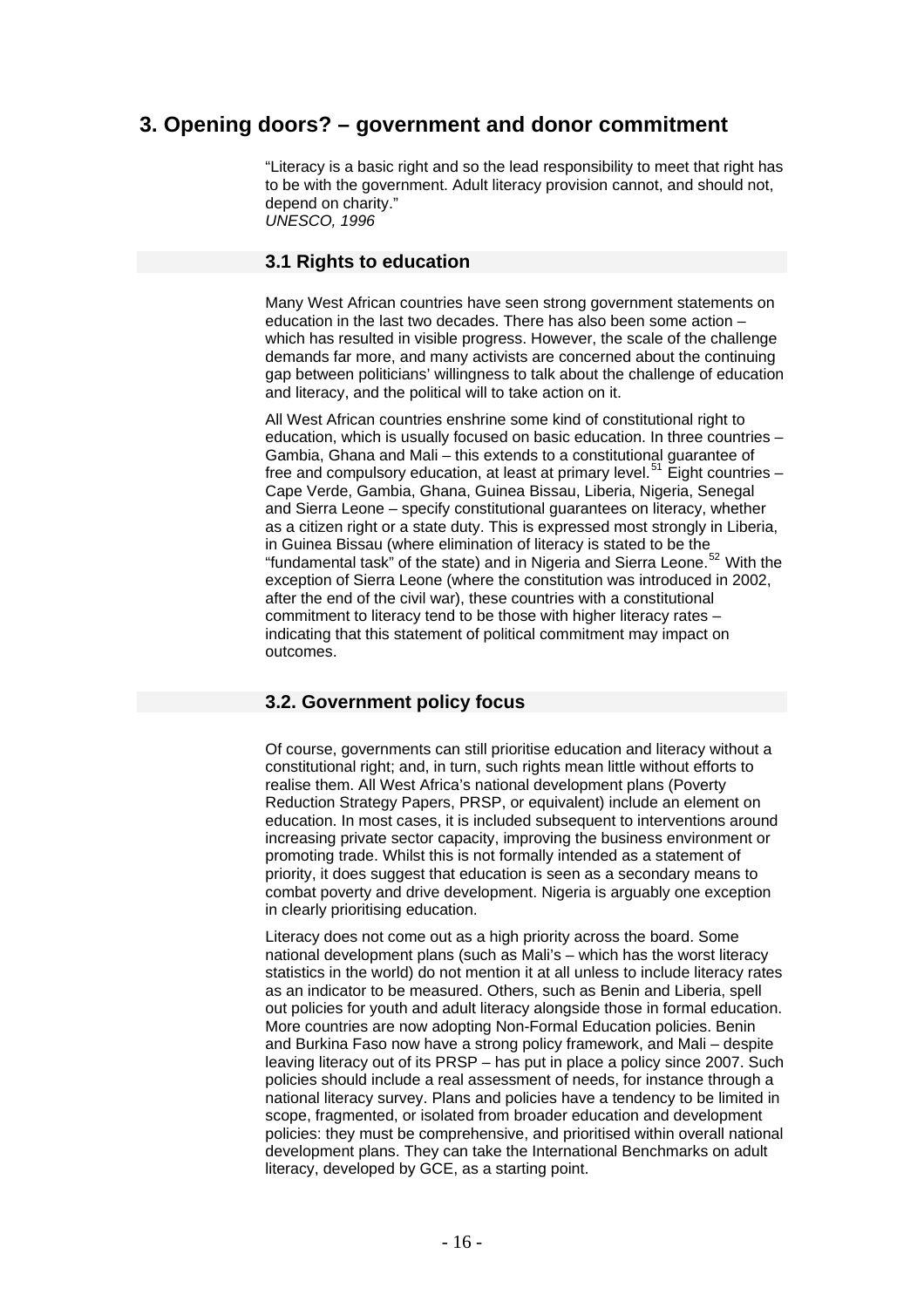#### **3.2 Government spending**

Education costs money. Education tends to be the biggest item in African government budgets, and West Africa is not an exception. However, spending still falls short both of West Africa's needs, and of the spending commitments that African Ministers of Education made a decade ago. In their Regional Framework For Action – agreed as part of the Dakar Framework for Action adopted in 2000 – African ministers stated that their governments should spend 7% of GDP on education by 2005, and 9% by 2010.[53](#page-26-1) By 2006, no West African government was meeting even the 2005 target. The best performers are Cape Verde, which has the best education and literacy rates and which is spending 6% of GDP; and Ghana, another comparative high performer in education, which is spending 5.5% of GDP on education. Reported spending in other ECOWAS countries ranges between 1.7% of GDP in Guinea, to 5% of GDP in Senegal. The Global Campaign for Education (GCE) also calls on governments to spend 20% of their budgets on education.<sup>[54](#page-26-1)</sup> Only Senegal is reporting spending that meets this target. All West African governments need to step up.

|                      | <b>Education spending</b><br>as a proportion of<br><b>GDP</b> | <b>Education spending as a</b><br>proportion of government<br>spending | <b>Adult</b><br>literacy rate |
|----------------------|---------------------------------------------------------------|------------------------------------------------------------------------|-------------------------------|
| <b>EFA target</b>    | <b>7 to 9</b>                                                 | 20                                                                     | 100%                          |
| <b>Benin</b>         | 4.4                                                           | 17                                                                     | 40%                           |
| <b>Burkina Faso</b>  | 4.2                                                           | 15                                                                     | 26%                           |
| <b>Cape Verde</b>    | 6.6                                                           | 16                                                                     | 83%                           |
| <b>Côte D'Ivoire</b> | 2.5                                                           | 8                                                                      | 49%                           |
| Ghana                | 5.5                                                           | no data                                                                | 64%                           |
| <b>Guinea</b>        | 1.7                                                           | no data                                                                | 29%                           |
| Mali                 | 4.4                                                           | 17                                                                     | 23%                           |
| <b>Niger</b>         | 3.3                                                           | 18                                                                     | 30%                           |
| Senegal              | 5                                                             | 26                                                                     | 42%                           |
| <b>Sierra Leone</b>  | 3.9                                                           | no data                                                                | 37%                           |

*Source: data from Watkins K. (2008). No data available for The Gambia, Guinea Bissau, Liberia Nigeria and Togo* 

Levels of spending on non-formal education and youth and adult literacy are much harder to access, which is in itself an indication of comparatively low levels of official attention for this issue. However, most education coalitions report that less than 1% of government education budgets are devoted to youth and adult literacy – far below the 3% recommended by the international benchmarks for successful literacy developed by GCE.<sup>[55](#page-26-1)</sup> The government of Mali promised to increase spending to the recommended 3% of the education budget after it hosted an international conference on literacy in late 2007. However, a recent review has revealed that actual expenditure was lower, at 1.4%.<sup>[56](#page-26-1)</sup> This reinforces the point that commitments must not just be made, but met. Nigeria seems to be doing better, allocating between 0.65% and 8.94% of education budgets to adult education between 1997 and 2006, whilst Burkina Faso has established a special fund for Literacy and Non-Formal Education.<sup>5</sup>

## **No West African government is meeting the education spending target that African ministers agreed a decade ago.**

Meeting the GCE spending target could bring rich returns: we calculate that this kind of spending, sustained over three years, could fund effective literacy training for up to 6.5 million non-literate young people and adults across West Africa.<sup>[58](#page-26-1)</sup> Sustained over a decade, this could provide effective literacy training for all the young people aged 15 to 24 who today cannot read and write in West Africa.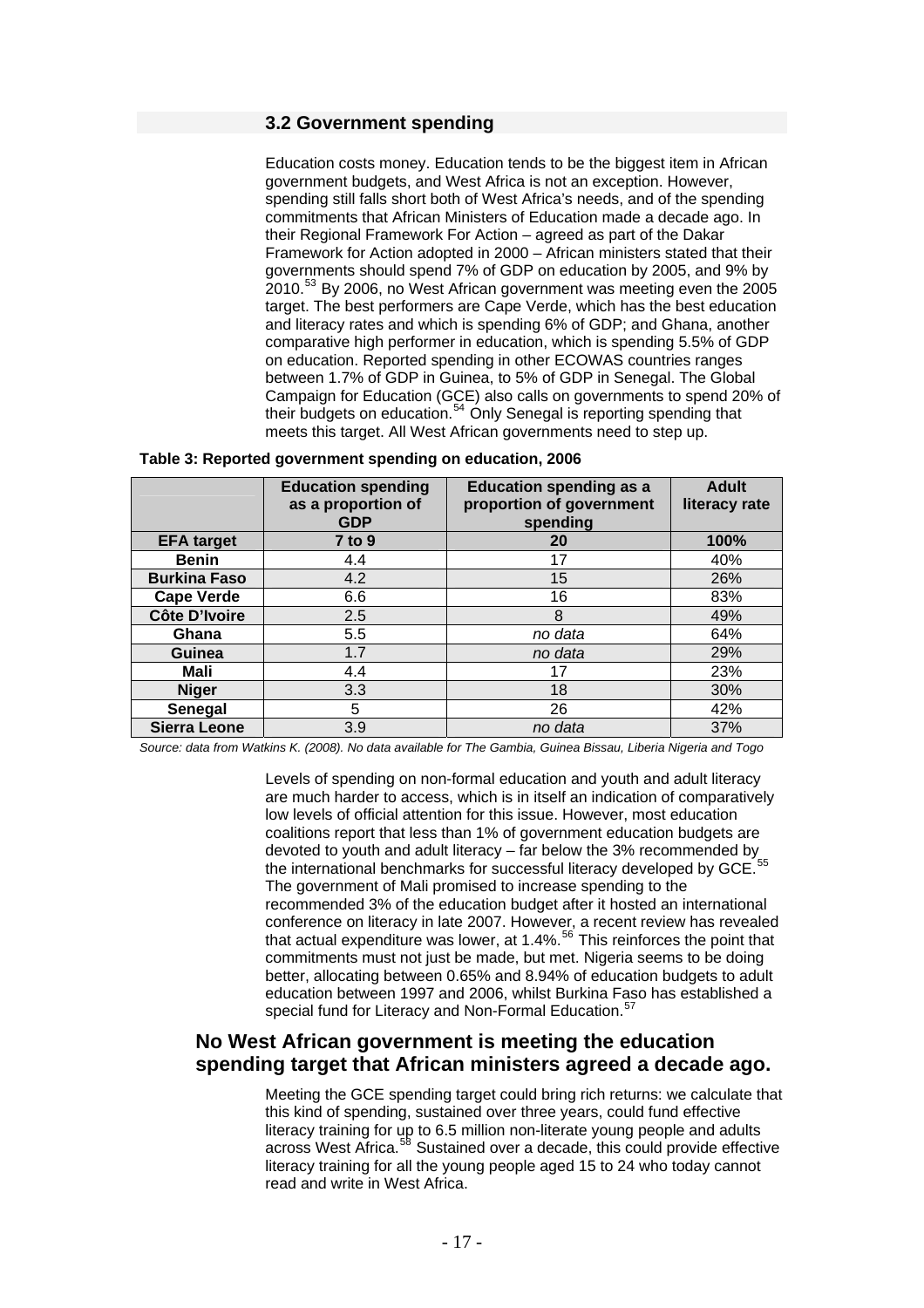The impact of devoting this share of spending to education and literacy would be all the greater with expanded government revenues. Debt relief in recent years has lessened the drain on revenues, and is an important source of education financing in West Africa. Still more resources could be available if extractive industries were properly managed and regulated. For example, the gold industry has been booming in Ghana for the last 20 years, yet gold brings in very little in terms of government revenue and development benefits.<sup>[59](#page-26-1)</sup> Addressing this question of managing extractive industries should be a key part of addressing West African governments' domestic resourcing gap for education.

## **Meeting GCE spending targets could fund literacy training for all non-literate young West Africans in a decade.**

Beyond the issue of the level of spending is the question of allocation and effective use. For instance, given the teacher crisis, are governments investing directly on teachers' and literacy facilitators' training and pay? Is finance effectively reaching schools and youth and adult literacy training centres? Civil society efforts to monitor and assess this are extremely important, and should be supported, not least through governments ensuring their budget and spending cycles are fully open. Civil society budget and expenditure tracking is a key tool for expanding the provision of essential services – but it requires budget transparency.

Expanded literacy is in itself a path to greater accountability over the use of finances: as poor communities become more literate, they are better able to demand investment and monitor whether it is being made.

#### **3.3 Donor support**

Even the best efforts of West African governments cannot meet the challenge, and there remains a need for significant external financing. It will be an expensive business to meet the cost of getting 14 million more children into school, provide effective literacy training for up to 65 million young people and adults, train another 750,000 teachers, provide books and materials and make up for the infrastructure deficit. Spending 20% of their total revenue on education – and half of that on primary education – would give most of West Africa's governments less than \$50 per child for the whole year. In fact, even if Liberia or Niger devoted their *entire government budget* to primary education, they would still only have, respectively, \$220 and \$330 per child for the whole year – a tiny figure compared to the \$9,138 spent per child in the US. $^{60}$  $^{60}$  $^{60}$ 



Over 5,000 students and teachers march in Ouagadougou, Burkina Faso, to demand a quality education in October 2006.

*Photo: Oxfam*

Donor support for the sector is improving – but more is still needed, and it is currently heavily concentrated in just a few countries. Total aid to the education sector in ECOWAS countries from all OECD donors has increased from \$500 million in 2005 to \$1.2 billion in 2007, and the proportion channelled through the public sector went up from 15% to more than 60%. However, the vast proportion of this is accounted for by Nigeria and Ghana (with two of the best-performing education sectors) and Mali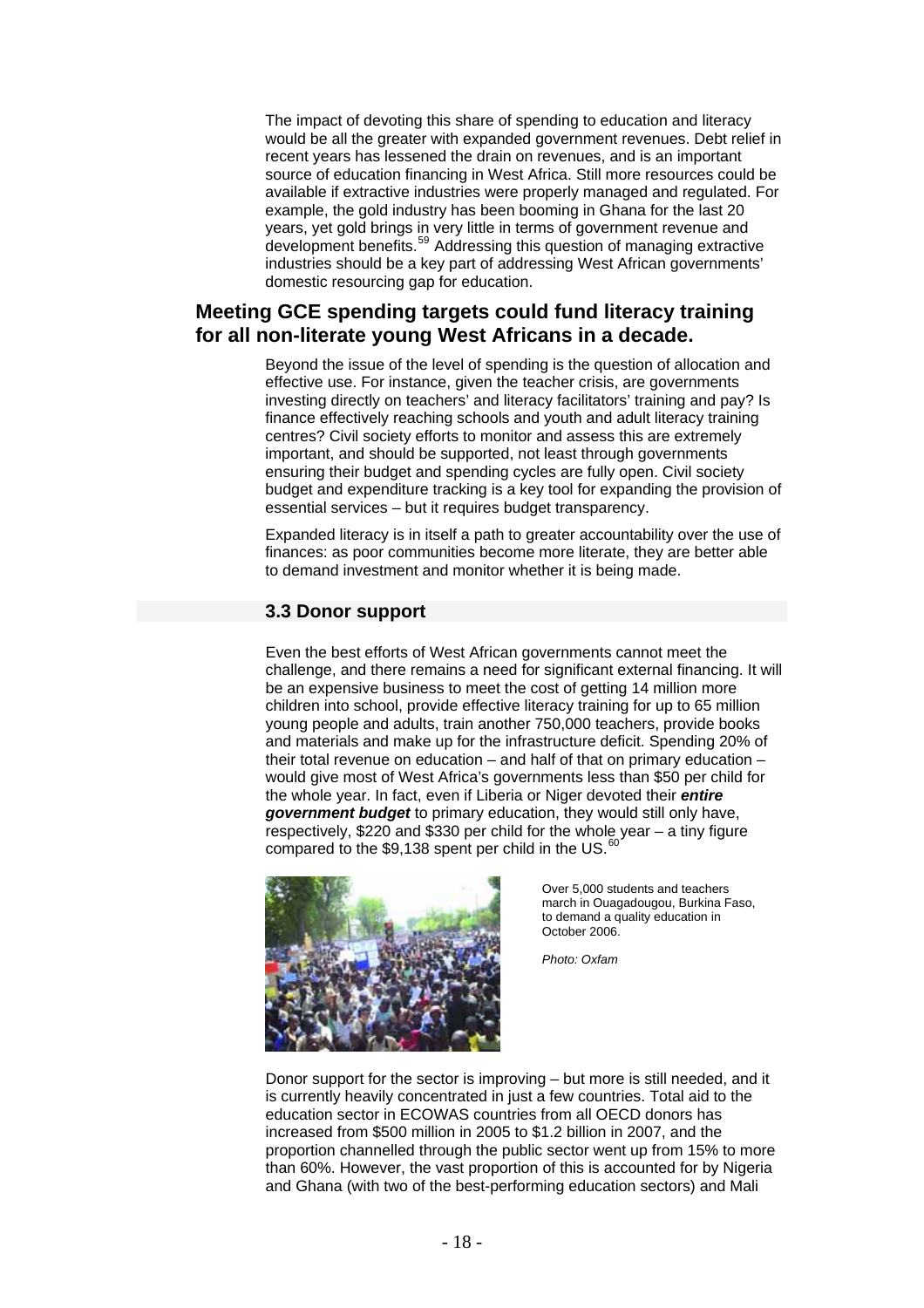(arguably the worst-performing). When these countries are taken out of the picture, the total education aid to the rest of ECOWAS was just \$500 million in 2007 (up from \$400 million in 2005), and the proportion going through the public sector was  $31\%$  (up from 15% in 2005).<sup>[61](#page-26-1)</sup> There is no doubt that Nigeria, Ghana and Mali need at least this level of support – their needs are still greater than the resources available – but equally, other countries need significant investment, and donors need to step up to the plate.

Moreover, just a few donors are investing in education in West Africa at the moment: more than half of the region's aid to education in 2007, and two thirds in 2006, came from four donors: France, Canada, the Netherlands and the UK. This commitment is welcome, but others need to do more.

## **60% of rich country aid to education in West Africa in 2007 went to just three countries.**

Given the teacher crisis outlined above, donors need to be giving aid that can support the priority area of training and paying teachers. This means making money available for the government's core running costs, and making long-term, predictable commitments. Typically, this means giving a significant proportion of aid as either general or sector budget support, with commitments of at least three years. This gives governments the space and flexibility to invest in ongoing core running costs like teacher salaries. The Global Campaign for Education has calculated that teacher salaries typically account for 70 to 90% of education budgets, and yet no more than 17% of donor aid to basic education is available to spend in this way. Donors must increase the proportion of aid given as budget support.<sup>[62](#page-26-1)</sup>

Donors must be willing to support the whole Education For All (EFA) agenda, including youth and adult literacy, life-skills and vocational training. This is particularly important, given the vast gaps at present in the formal education sector. It is beginning to happen, with the EFA Fast Track Initiative in principle now open to funding adult literacy where governments prioritise this (as happened in Benin and Burkina Faso). Any new funding instrument for education must explicitly support all aspects of EFA.

Donor policies have in fact often themselves been responsible for harming the education sector in West Africa. IMF and World Bank-driven spending reforms in Mali in the 1980s and 1990s, for example, led to a cut of 12% of the teacher workforce.<sup>[63](#page-26-1)</sup> More recently, this has taken the form of IMF conditions which limit government spending on wage bills, thus hindering their ability to hire more teachers, or pay teachers better. Between 2003 and 2005, seven West African countries had wage bill conditions in their IMF programmes.<sup>[64](#page-26-1)</sup> These conditions have all the more force when other donors make their aid dependent on staying 'on track' with an IMF programme – as many do. The IMF needs to stop attaching economic policy conditions to its loans, and other donors need to de-link their aid from IMF programmes.



Fatoumata Tembeli attends an adult literacy class in Douentza, northern Mali.

*"These training sessions have brought nothing but good for us…My wish is that more people will become literate because this is the only way out into the light. People have more chances in life when they are literate."*

*Photo: Crispin Hughes / Oxfam*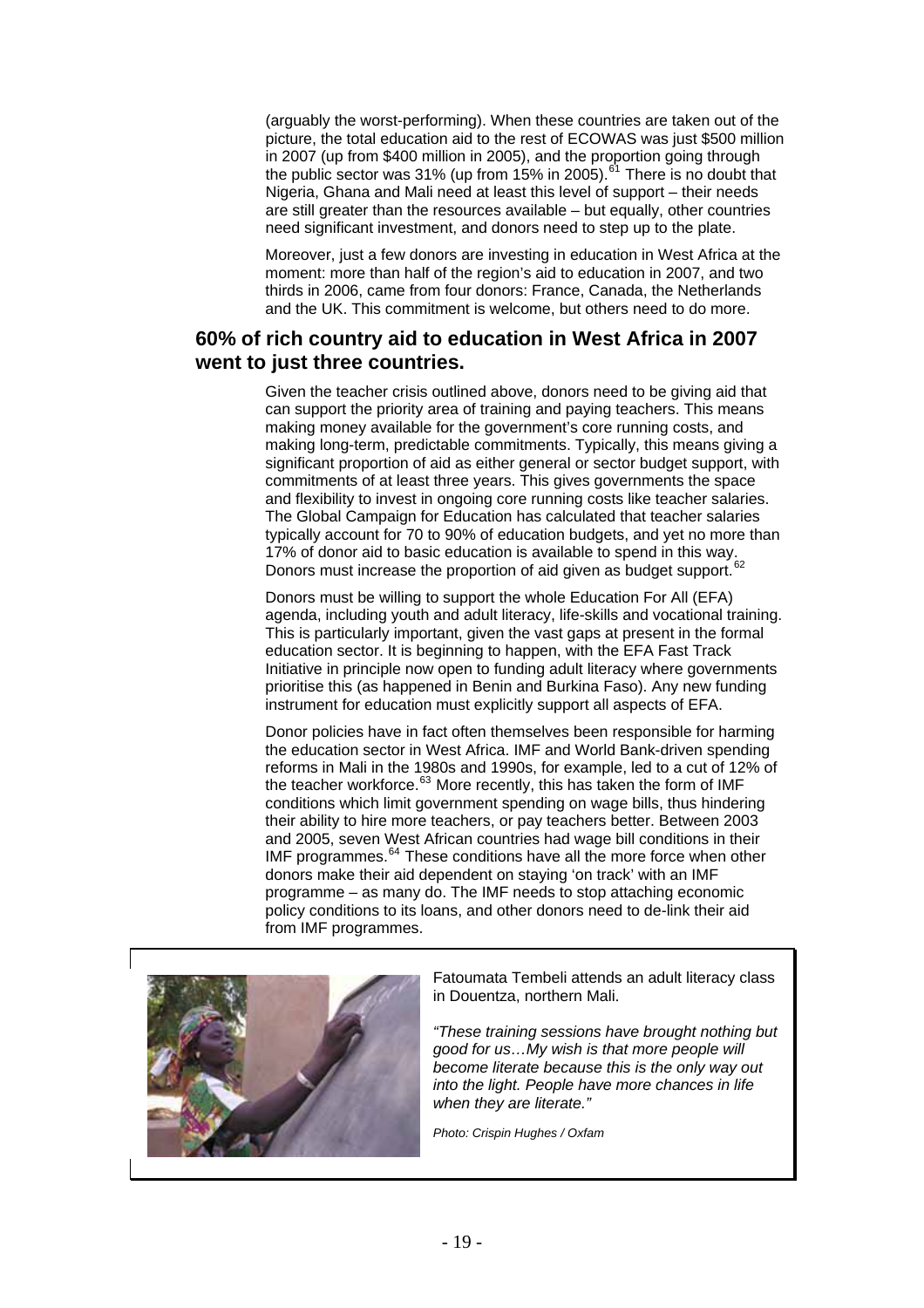# **4. Open books & open doors! Recommendations for action**

There has been progress on education and literacy in West Africa since 1990, and West Africa's governments cannot be accused of ignoring the problem entirely. Some governments have clearly done more than others. However, the focus has very often been on access to primary education at the expense of quality education and lifelong learning, and even in formal basic education, progress has not been fast enough. We argue that the focus and investment are still insufficient for the scale and significance of the problem. In 2009, at CONFINTEA VI and in regional and national political and budget processes, we want West Africa's governments and donors display a greater sense of urgency in moving from statements to action to address this burning issue.

National education campaigners and coalitions (many of them members of ANCEFA) and literacy activists and campaigners (many of them members of Pamoja) have nationally-relevant demands of their governments. These include demands about the level, allocation and transparency of education budgets; about policy coherence around child, youth and adult education; about curricula and the use of national languages in education; and about recruitment, training, and rewards of teachers and literacy facilitators. These are the key demands to which West Africa's governments should respond. But, as a minimum, ANCEFA, Pamoja West Africa, the African Platform for Adult Education, Oxfam International and ActionAid are calling on ECOWAS, national governments, donors and civil society in West Africa to take the following steps.

## **4.1 A strong and coherent policy framework**

West African governments should:

- recognise education and youth and adult literacy as key development challenges: prioritise and work with all stakeholders to develop and implement comprehensive, fully costed education plans which include targeted strategies on youth and adult literacy, and reaching girls, women and other excluded groups;
- in order to develop the literacy elements of these, renew national dialogue on literacy, and carry out gender-sensitive national surveys to assess the scale of the problem; the knowledge of practitioners, recommendations of the Africa Platform for Adult Education, and international benchmarks developed by the Global Campaign for Education should be used as a starting point for policy development: [65](#page-26-1)
- support a literate environment which recognises the role of national languages: this includes considering use of national languages in primary education, in consultation with civil society; and making government documents available in national languages;
- work with and draw on the expertise of civil society to develop curricula which deliver high quality education, including life-skills and vocational training, and attention to gender equality, citizenship, HIV and AIDS;
- at regional level, through ECOWAS, make collective commitments, establish a regional monitoring mechanism, support progress through information exchange and mutual support, and speak out to donors with a strong and united voice on the need for increased funding of education and literacy to meet the funding gap in West Africa.

Civil society should:

• continue to claim its place in the process of developing, implementing and monitoring government education and literacy policies, and work closely with parliamentarians to do so;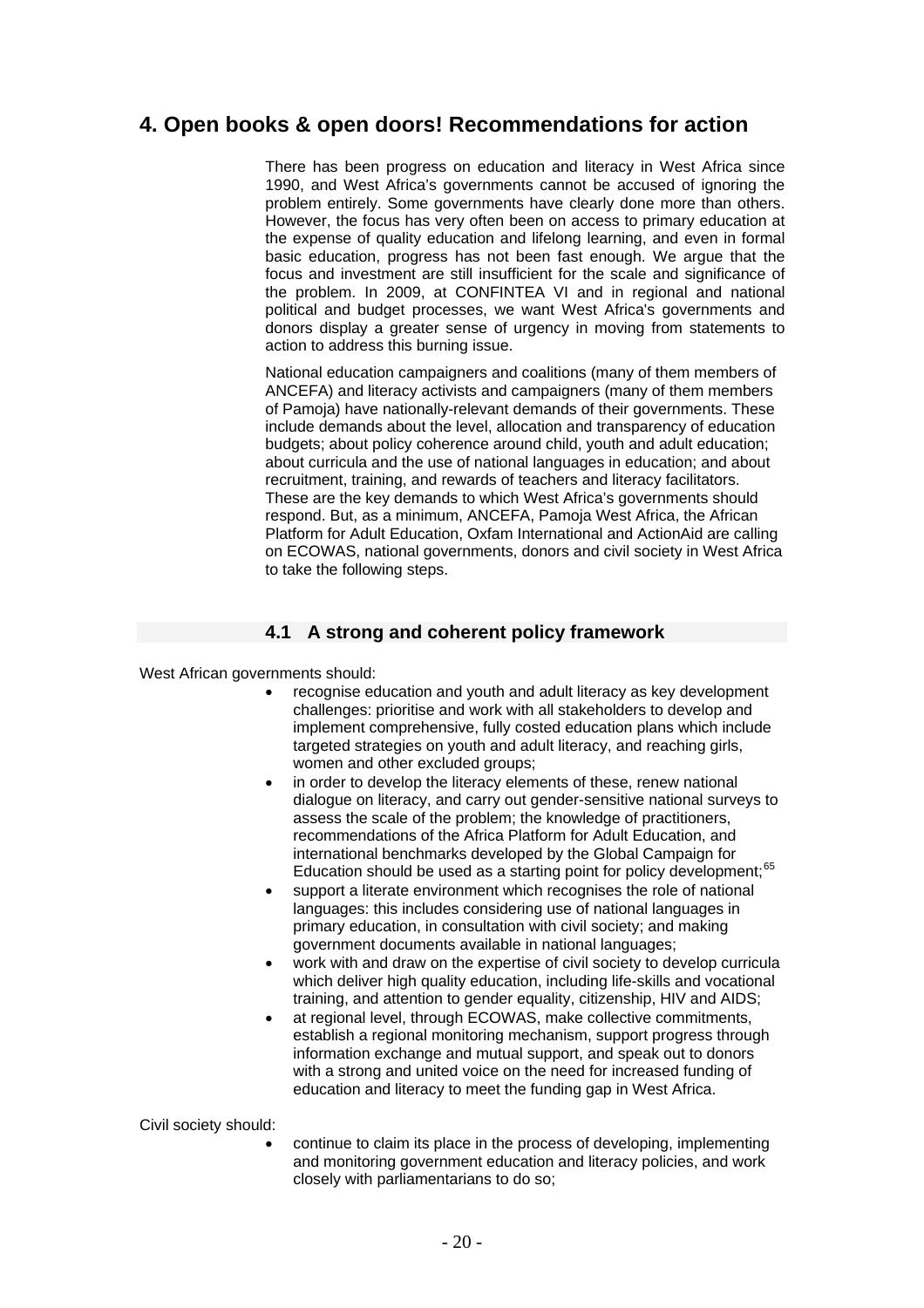• ensure they are consistent with such policies in their own ways of own working.

## **4.2 Financing**

West African governments should:

- develop costed education sector plans for the whole EFA agenda, which include youth and adult literacy strategies, strategies to tackle girls' and women's education, and sufficient financing to expand recruitment and training of teachers, particularly women;
- allocate, as a minimum, at least 20% of their national budget and at least 6% of GDP to education;
- allocate at least 3% of education budgets to youth and adult literacy;
- ensure that education budgets are transparently set and monitored, with the full engagement of national education and literacy platforms.

Donors should:

- scale up financing for education to fill the real resource gap in education: globally, financing Education For All requires \$16 billion in aid per year, $66$  of which at least \$1 billion is required for youth and adult literacy:
- ensure that all West African countries have sufficient external funds to meet the financing gap in their costed education plans, including youth and adult literacy strategies – no country that is committed to achieving Education For All should fail for lack of resources;
- commit to delivering this aid predictably and more of it as general or sector budget support so that it can support recurrent costs like expansion of teacher recruitment, training and pay;
- not link aid to any conditions that limit teacher recruitment, such as wage bill ceilings.

Civil society should:

- continue to demand investment and aid on the scale and of the kind needed;
- hold governments to account by continuing and increasing their work on tracking education budgets and spending.

#### **4.3 Teachers and literacy facilitators**

West African governments should:

- drastically scale up the number of teachers and literacy facilitators through increased recruitment and training, particularly of women teachers in countries where they are under-represented;
- improve pay in order to retain existing teachers and attract wellqualified candidates: education budgets need to allow for teachers to be paid at a level comparable to other professionals and civil servants;
- in the non-formal sector, recognise literacy facilitators as important professionals, by giving formal accreditation, paying them at the same rate as primary school teachers, and providing ongoing training.

Donors should:

ensure that a greater proportion of their aid is able to be used to fund recurrent costs like training costs and salaries, by delivering it as budget support or through multilateral mechanisms, like the proposed Global Fund for Education, that provide budget support.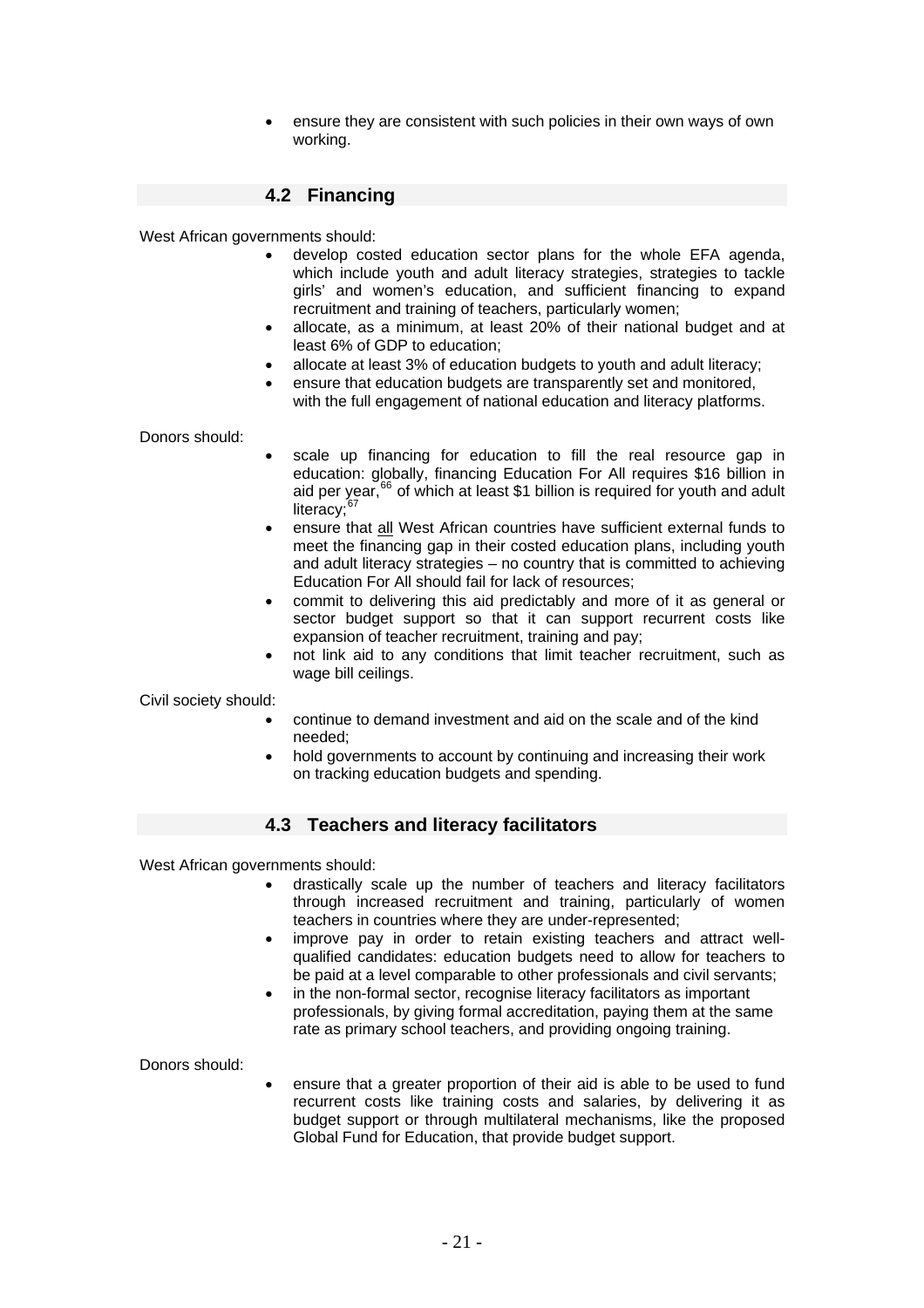## **Key reference documents**

African Platform for Adult Education (2008) *Forging Partnerships Towards a Renewed Vision of Adult Education in Africa*

ANCEFA (2007) *Africa Education Watch Regional Report,* and national reports (ongoing) Archer, D. (2005) *Writing the Wrongs: International benchmarks on adult literacy*, Global Campaign for Education

ANCEFA & Pamoja *School governance & budget tracking* (training manual) Pearce C., H. Kovach, S Fourmy (2009), *Delivering Education For All in Mali,* Oxfam International

**Right to Education** country database, at www.right-to-education.org

Watkins, K. *et al*. (2008) *EFA Global Monitoring Report 2009, Overcoming Inequality: why governance matters*, UNESCO and OUP.

UNDP (2008) *Human Development Indices: a statistical update 2008*

 $\overline{a}$ 

 $14$  Ibid – the seven countries are: Cape Verde, Gambia, Ghana, Liberia, Nigeria, Senegal and Togo. <sup>15</sup> Ibid. C. Pearce, S Fourmy, H. Kovach (2009)

<sup>16</sup> Interview data from Liberia; Watkins K. (2008) reports that teacher absenteeism is 'endemic' in some areas, particularly schools in rural areas, with poor infrastructure, and with poorer students.<br><sup>17</sup> See eg BBC News, 'Sierra Leone on 'ghost teacher' hunt', 20 August 2008 (last checked February 2009). http://news.bb

 $18$  Calculated from figures in Watkins K. (2008)

 $19$  This assumes that 100% of Côte D'Ivoire's teachers are trained, as no data on training levels is available: the real gap is almost certain to be larger.

<sup>21</sup> S. Handa, K.R. Simler, S. Harrower (2004) 'Human capital, household welfare and children's schooling in Mozambique', *Research Report 134*, International Food Policy Research Institute; C. Pearce, H. Kovach, S. Fourmy (2009)<br><sup>22</sup> C. Pearce, H. Kovach, S. Fourmy (2009)<br><sup>23</sup> Liberia Poverty Reduction Strategy Paper (2008), Government of Liberia

<sup>24</sup> C. Pearce, H. Kovach, S. Fourmy. (2009); id21 Insights Education 6 (2007), citing M. Dembele

<sup>&</sup>lt;sup>1</sup> Throughout this briefing, 'West Africa' is used to refer to the 15 ECOWAS states of Benin, Burkina Faso, Cape Verde, Côte D'Ivoire, The Gambia, Ghana, Guinea, Guinea Bissau, Liberia, Mali, Niger, Nigeria, Senegal, Sierra Leone and Togo.

<sup>&</sup>lt;sup>2</sup> Data from Watkins K. (2008). Non-literate adults in ECOWAS, 2000-2006, not including Gambia or Guinea Bissau (for which figures are not available): total =  $64,976,000$ ; women =  $39,885,000$ 

<sup>&</sup>lt;sup>3</sup> The three non-West African countries are Chad, Afghanistan and Ethiopia.<br><sup>4</sup> Deta from UNDB (2008), Countries: Mali, Burking Feso, Guinea, Banja, Sc

<sup>&</sup>lt;sup>4</sup> Data from UNDP (2008). Countries: Mali, Burkina Faso, Guinea, Benin, Senegal and Côte D'Ivoire.  $<sup>5</sup>$  Data from Watkins K. (2008)</sup>

 $6$  All data in this paragraph from Watkins K. (2008). Cape Verde, Nigeria, Ghana and Liberia already have more than 50% literacy. There is no data for The Gambia or Guinea Bissau.

<sup>&</sup>lt;sup>7</sup> See id21 (2005) 'Literacy', *id21 education highlights;* C. Pearce, S Fourmy, H. Kovach (2009).

<sup>&</sup>lt;sup>8</sup> Burkina Faso, Cape Verde, Gambia, Ghana, Guinea, Liberia, Mali, Niger, Nigeria, Senegal and Togo.<br><sup>9</sup> All data in this paragraph drawn from Watkins K. (2008).

<sup>&</sup>lt;sup>10</sup> Data for Benin, Niger, Senegal from Watkins K. (2008); data for Burkina Faso reported by CCEB.<br><sup>11</sup> Unicef Innocenti Digest (2001) *Early Marriages, Child Spouses*, Unicef<br><sup>12</sup> Oxfam (2005) 'Girls' Education in Afric

*Insights*, Oxfam GB 13 Watkins K. (2008)

 $20$  This table combines the number of children in primary school in 2006 (including over-age pupils), plus the number of children of primary school age who were out of school, and calculates the number of teachers needed to achieve the 1:40 ratio recommended by GCE and UNESCO.

<sup>(2005)</sup> *Management in French Speaking West Africa: Comparative Synthesis Report*, World Bank 25 A. Mulkeen, D. Chapman (2007) *Recruiting, retaining and retraining secondary school teachers and* 

*principals in sub-Saharan Africa*, World Bank<sup>26</sup> Informal surveys by Pamoja West Africa

<sup>&</sup>lt;sup>27</sup> See eg African Platform for Adult Education (2008)<br><sup>28</sup> Archer D. (2005)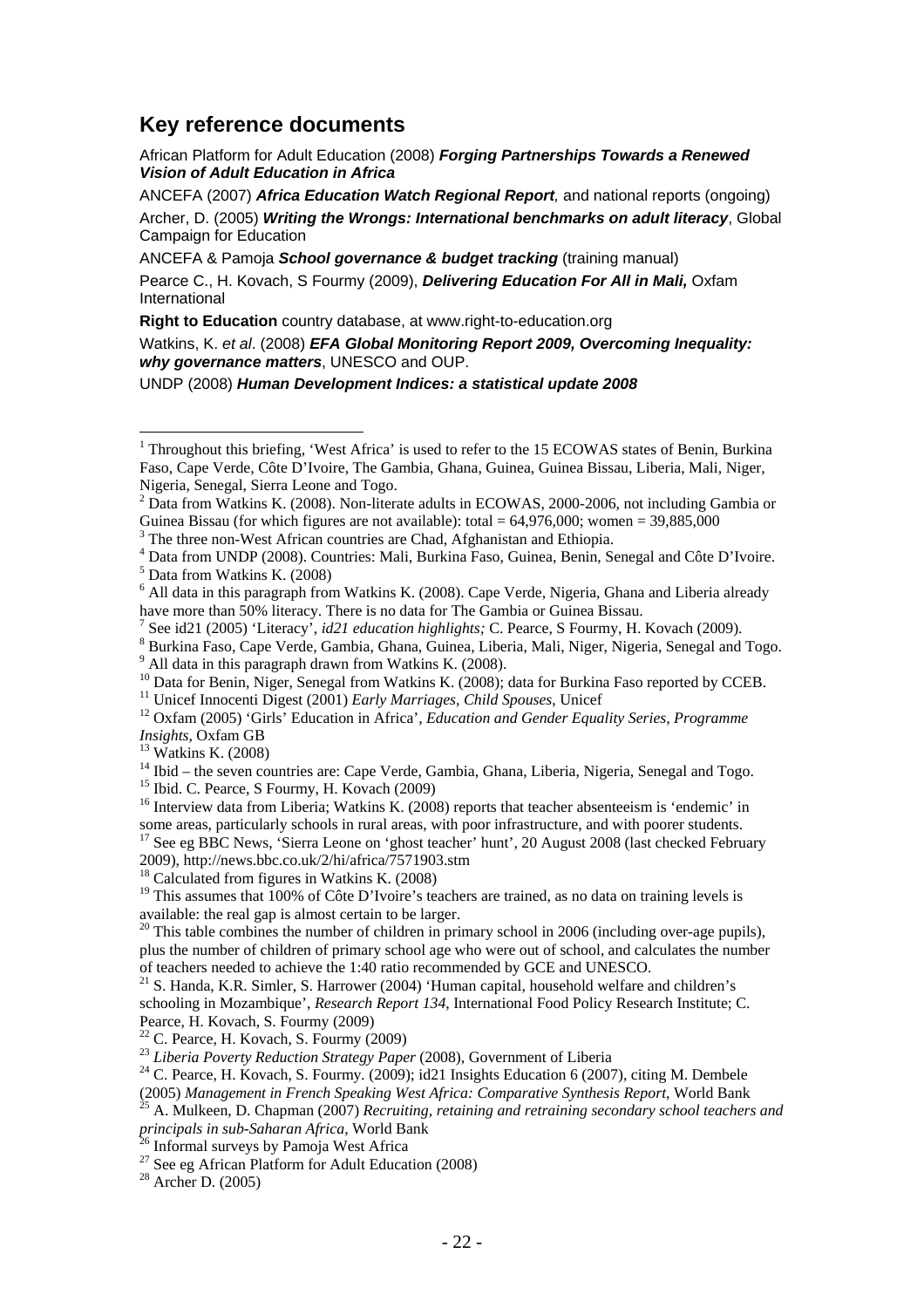$32$  E. Hanushek, L. Woessman (2007) *The role of education quality in economic growth*, World Bank  $33$  Study based on data from the International Adult Literacy Survey, cited in S. Coulombe, J.F.

Tremblay (2006) 'Literacy and Growth', *Topics in Macroeconomics*, vol. 6, issue 2, art. 4 34 African Platform for Adult Education (2008)

36 J. Vandemoortele, E. Delamonica (2002) 'The "education vaccine" against HIV and AIDS', *Current Issues in Comparative Education, vol 3(1)* 

37 E. Hanushek, L. Woessman (2007)

<sup>38</sup> S. Coulombe, J.F. Tremblay (2006)

<sup>39</sup> Statistics from Watkins K. (2008)

40 See case studies and examples at http://mobileactive.org/

<sup>41</sup> See BBC news 'Cuba lifts ban on home computers', May 2008 (last checked February 2009), <http://news.bbc.co.uk/2/hi/americas/7381646.stm>

42 All internet connection figures from UNDP (2007), *Human Development Report 2007-08 – Fighting Climate Change: human solidarity in a divided world*, Palgrave MacMillan and UNDP<sup>43</sup> ibid

<sup>44</sup> K. Comfort and J. Dada, 'Rural Women's Use of Cell Phones to Meet Their Communication Needs: a study from northern Nigeria' in I. Buskens, A. Webb (2009) *African Women and ICTs: creating new spaces with technology*, Zed Books

 $45$  I. Buskens, A. Webb (2009)<br> $46$  Benin, Cape Verde, Ghana, Mali, Nigeria, Senegal

<sup>47</sup> G. Evans, P. Rose (2007) *Education and Support for Democracy in sub-Saharan Africa: testing mechanisms of influence, Afrobarometer* 

*mechanisms of influence*, Africa: the right to information in the continent', Pambazuka News, September 2008 49 Author's interview data, Mali

50 Archer D. (2005)

<sup>51</sup> A further three countries (Guinea Bissau, Niger and Senegal) guarantee free basic education in other laws, and in practice it is free in Liberia, Nigeria and Sierra Leone. See www.right-to-education.org 52 Constitutional information sourced from www.right-to-education.org

53 'Education For All: a framework for action in sub-Saharan Africa', adopted by the Regional Conference on Education For All, Johannesburg, 6-10 December 1999, and included in the Dakar Framework For Action on Education For All, agreed by the World Education Forum, April 2000. 54 GCE (2008) *At the crossroads: which way forward for a global compact on education?*, Global

 $\frac{1}{55}$  Campaign for Education

The benchmarks are presented in Archer D. (2005)

56 African Platform for Adult Education (2008)

 $57$  ibid

<sup>58</sup> Based on data for all ECOWAS countries except Guinea Bissau and Sierra Leone, for which data is note available. Uses total revenue figures from most recent (2008 or 2009) IMF PRGF, article IV or HIPC documents. Target education budget is calculated as 20% of revenue, literacy spending as 3% of education budget. Cost of literacy training is taken as the lower end of the \$50-\$100 cost per student calculated by the GCE International Benchmarks for adult literacy, from Archer D. (2005).

59 I. Gary (2009) *Ghana's Big Test: oil's challenge to democratic development*, ISODEC and Oxfam America

 $60$  See note 57. For numbers of children, see table 2. The US spending figure comes from US Census Bureau (2008) *Public Education Finances* 2006

<sup>61</sup> All data from the OECD Creditor Reporting System, 2007 figures

62 GCE (2008)

<sup>63</sup> Independent Evaluation Group, (2007) *Evaluation of World Bank Assistance to Primary Education in Mali*, World Bank

<sup>64</sup> A. Fedelino, G. Schwartz, M. Verhoeven (2006) *Aid scaling up: do wage bill ceilings stand in the way?*, IMF Working Paper, IMF. Countries are Ghana (ceiling was a prior condition), and Benin, Burkina Faso, Mali, Niger, Senegal and Sierra Leone (ceiling was a benchmark).

65 For the benchmarks, see Archer D. (2005)

66 GCE (2008)

 $67$  'Call for Action' from the Abuja High Level Workshop on adult literacy, 2007

 $29$  ibid.

<sup>30</sup> See eg Archer D. (2005)

<sup>&</sup>lt;sup>31</sup> Watkins K. (2008) cites a range of studies; African Platform for Adult Education (2008)

<sup>35</sup> Watkins K. (2008)